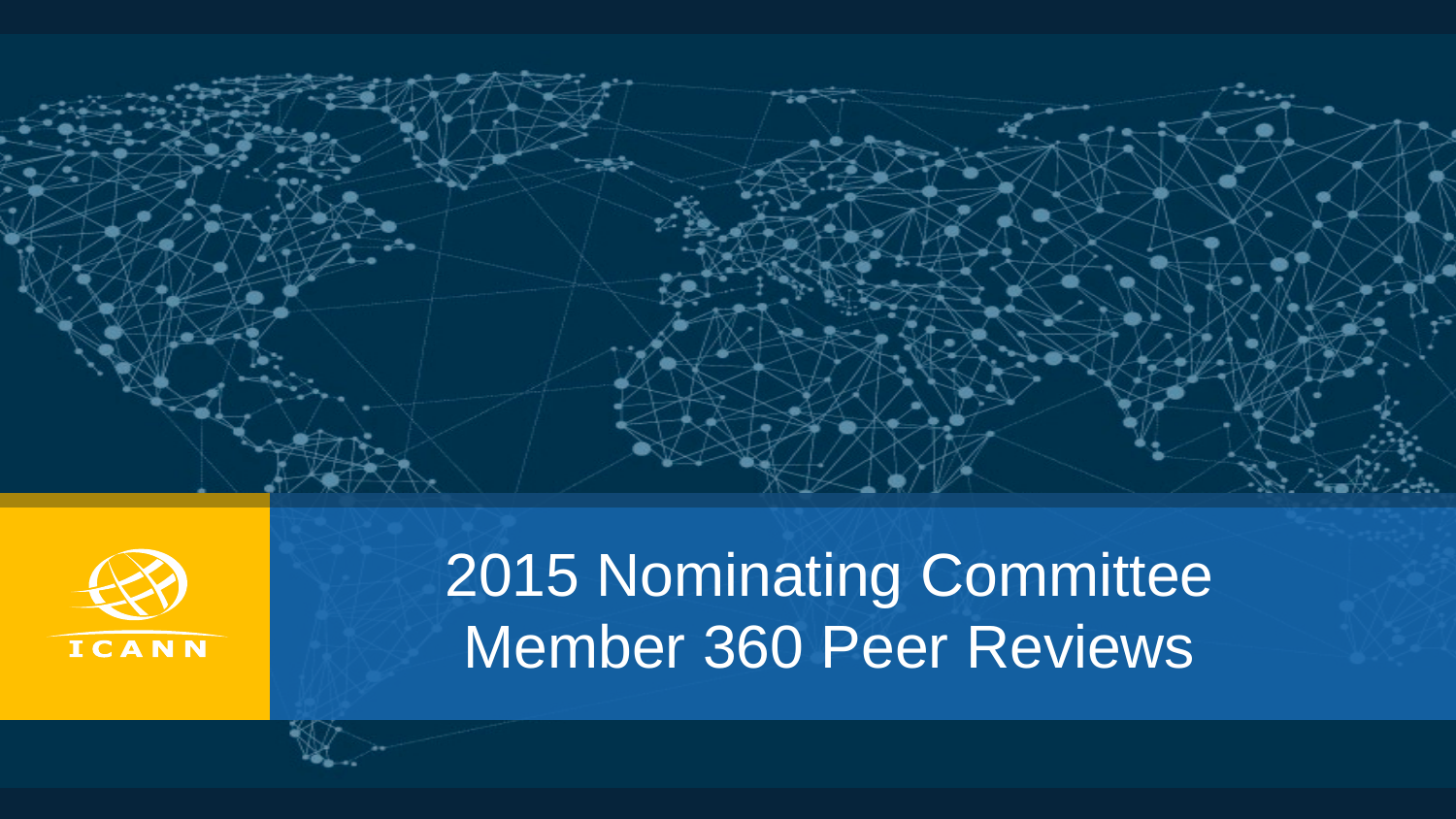# 2015 Nominating Committee Members

CBUC – Zahid Jamil

CBUC – Sarah Deutsch

IPC – Ellen Shankman

ISPCP – Alain Bidron

NCUC – Brenden Kuerbis

RrSG – John Berryhill

ccNSO – Juhani Juselius

IAB for IETF – John Levine

ALAC AF - Fatimata Seye Sylla

ALAC AP - Satish Babu

ALAC EU - Yrjo Lansipuro

ALAC LAC - Sylvia Herlein Leite

ALAC NA - Louis Houle

ASO AC – Han Petter Holen

SSAC - Robert Guerra

RSSAC - Bill Manning

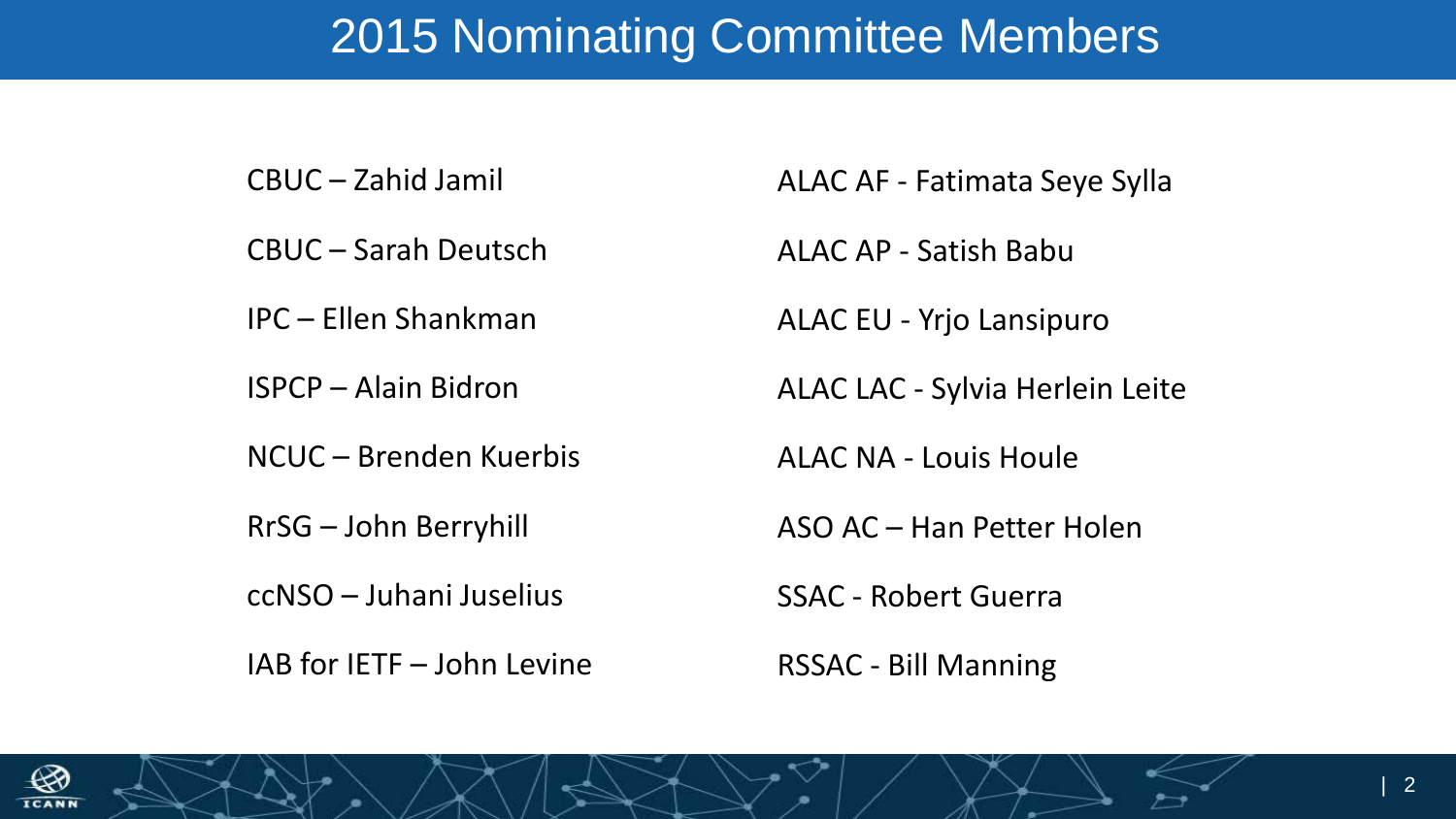

#### 3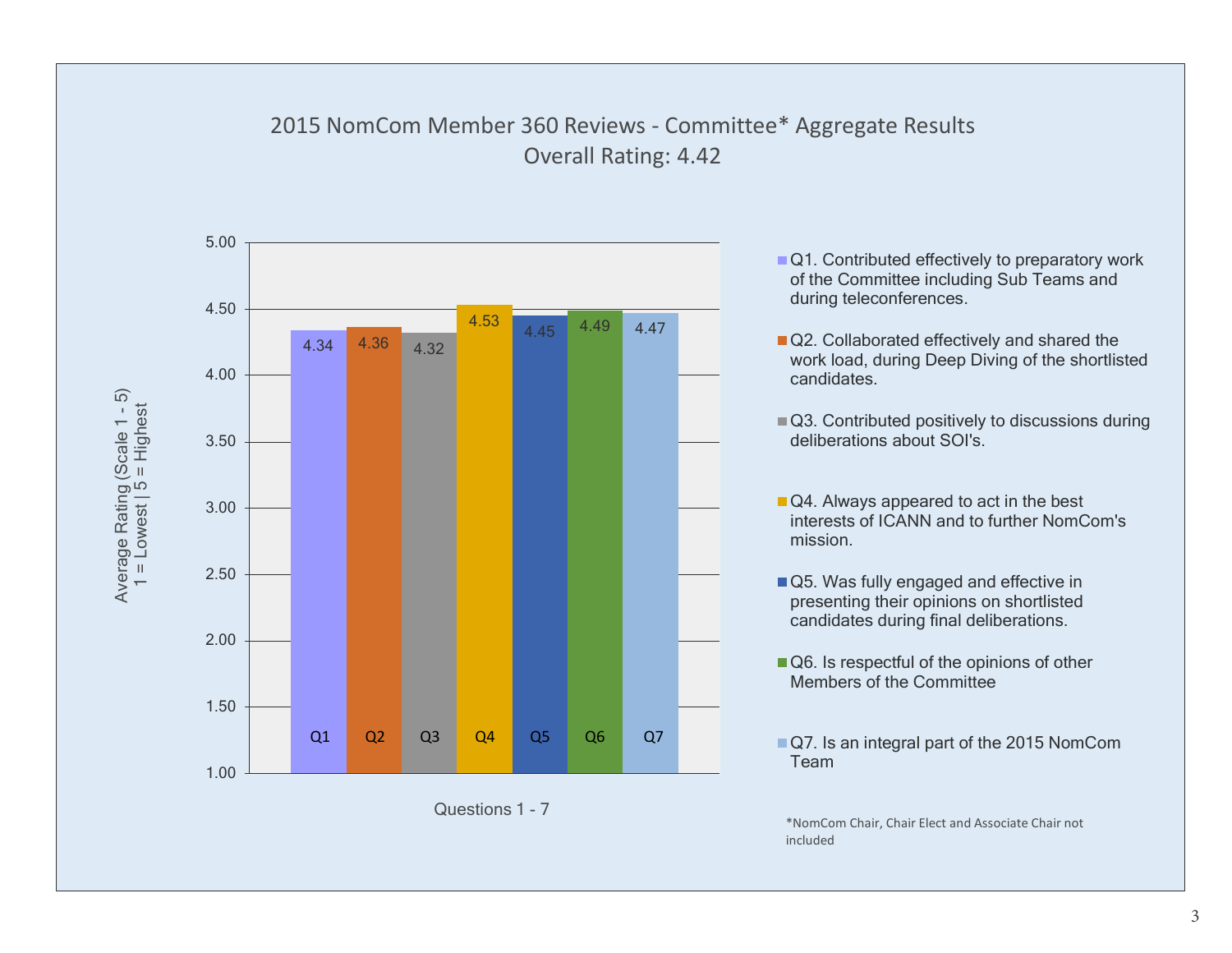#### 2015 NomCom Member - Zahid Jamil 360 Review Overall Rating: 4.52

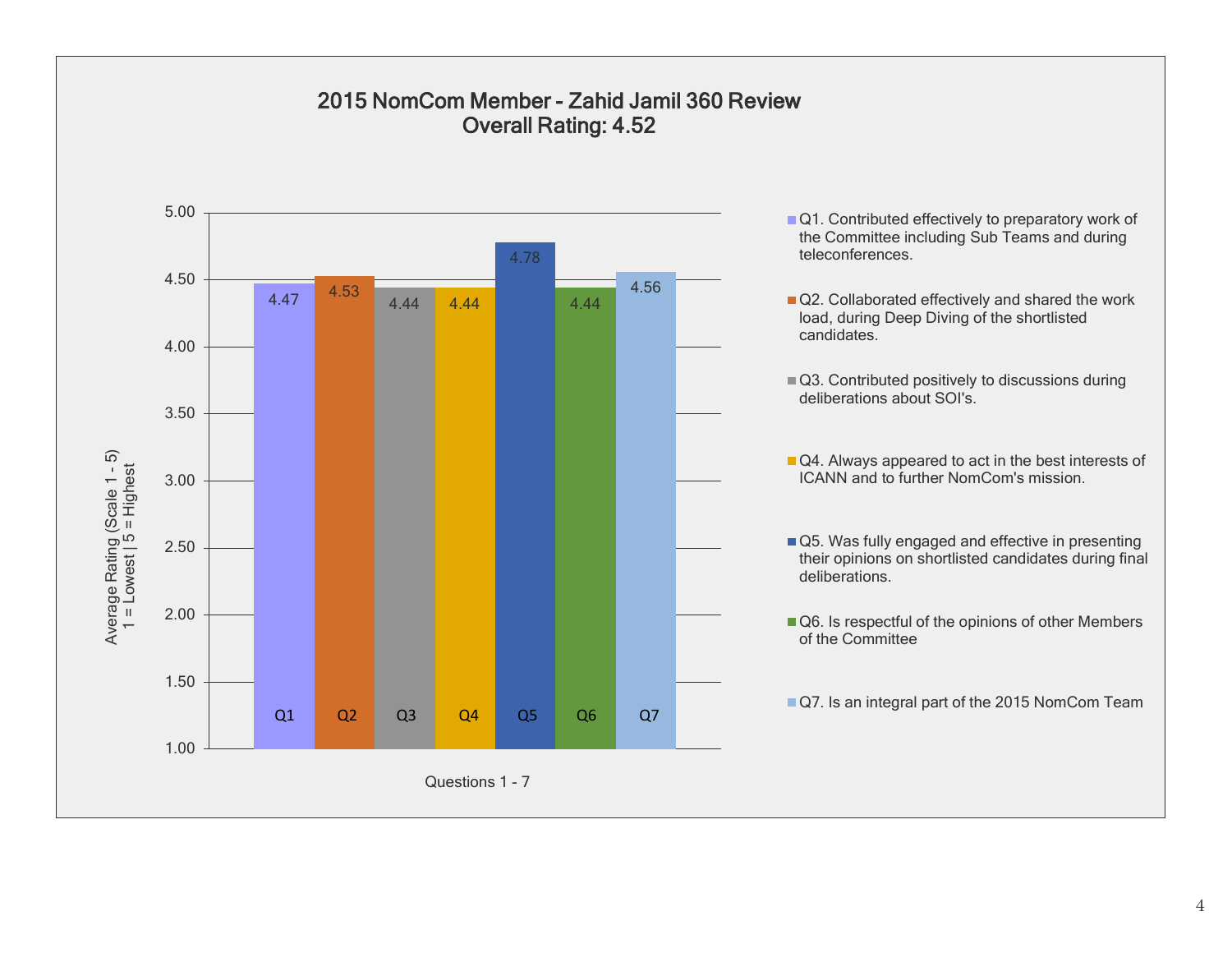# Responses (10):

|                | rigorous, analytic, playful, respectful, friendly            |
|----------------|--------------------------------------------------------------|
| 2              | honest, strong-opinions, respectful, playful, tardy          |
| 3              | bright, articulate, respectful, thoughtful, caring           |
| 4              | Caring, task oriented, engaging, friendly, efficient         |
| 5              | Open, engaged, respectful, listener, frank                   |
| 6              | Creative, Impatient, Fair, Energetic                         |
| $\overline{7}$ | Organized, Inquisitive, Analytical, Well Spoken, Dynamic     |
| 8              | strategic, engaged, friendly, collaborative, dedicated       |
| 9              | Friendly, positive, engaged, serious,                        |
| 10             | Smart, professional, detail-oriented, hardworking, collegial |

|   | As a new NomComer, he's been a very good addition in 2015                                                      |
|---|----------------------------------------------------------------------------------------------------------------|
| າ | Zahid's contributions to the NomCom, both in substance and in framing questions and being actively engaged was |
|   | refreshing and admirable. He was an excellent, strategic and substantive addition to the NomCom.               |
| 3 | Mr. Jamil brought an open mind, and a considerably active mind, to the NomCom. His opinions are always well-   |
|   | formed and buttressed by facts.                                                                                |
|   | Zahid's substantive contributions to the Nominating Committee and its deliberations were invaluable. His       |
|   | business background, combined with legal knowledge and experience was useful to the NomCom.                    |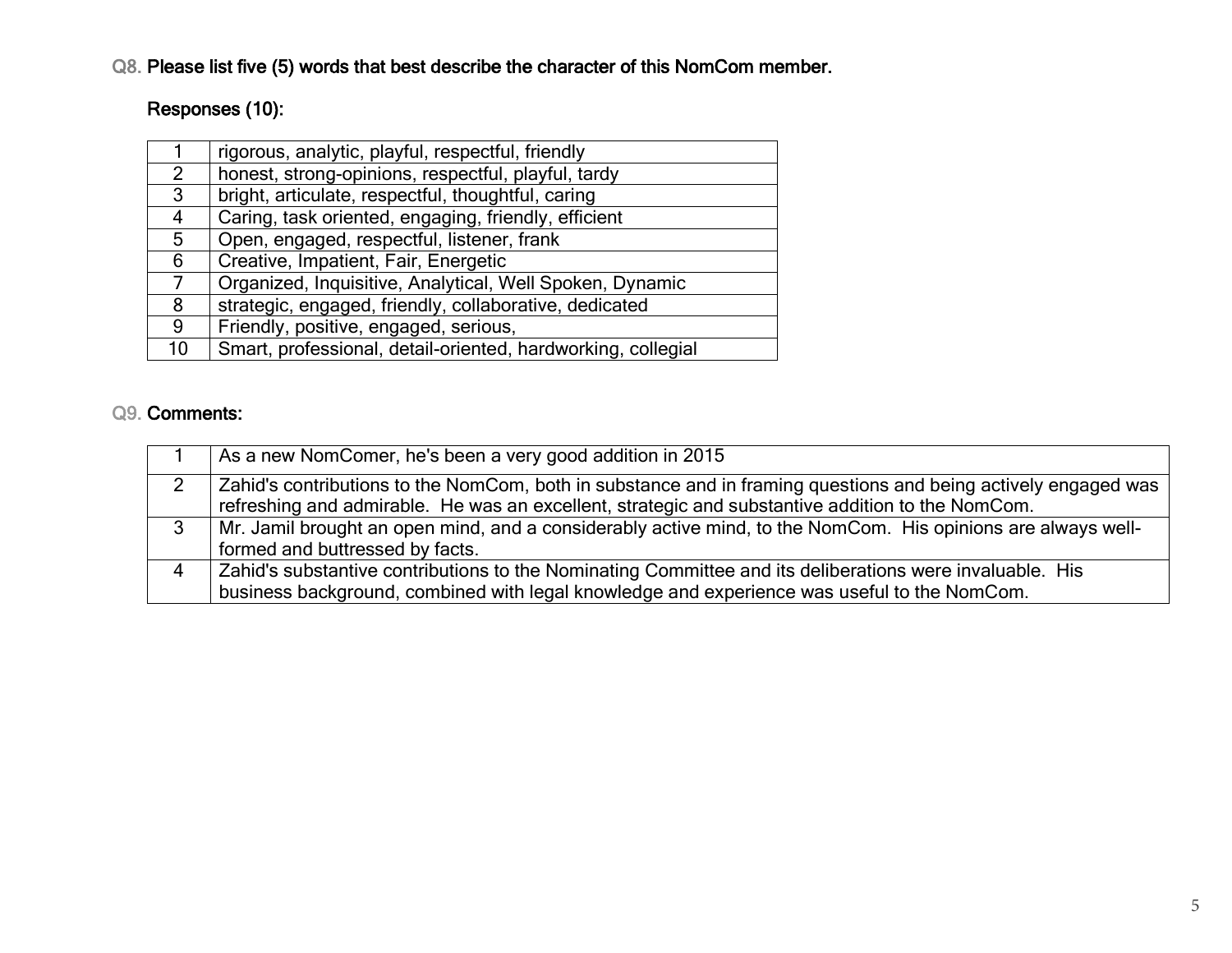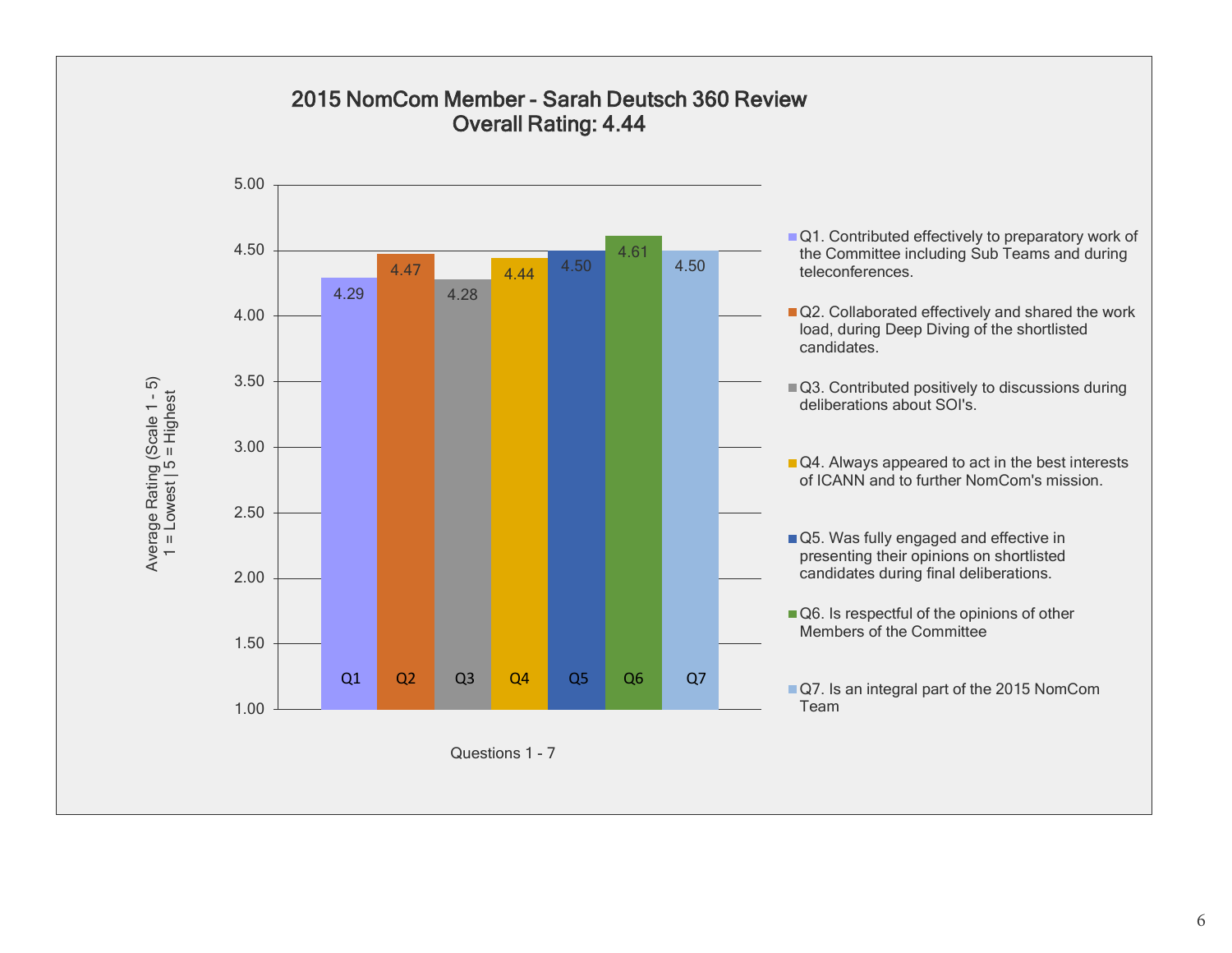# Responses (9):

| Analytic, thoughtful, open minded, rigorous, friendly                |
|----------------------------------------------------------------------|
| honest, strong-opinions, respectful, playful, tardy                  |
| Bright, feisty, insightful, humorous, excellent interview questioner |
| Caring, dedicated, task oriented, effective, observant               |
| Open, convincing, respectful, listener                               |
| Balanced, Thorough, Serious, Mature, Thoughtful                      |
| Introverted, Unassuming, Straightforward, Aloof, Observant,          |
| analytical, strategic, professional, dedicated, engaged              |
| Engaged, serious,                                                    |
|                                                                      |

| She can detect some relevant details on a candidate that helps the Committee                                                                                                                                            |
|-------------------------------------------------------------------------------------------------------------------------------------------------------------------------------------------------------------------------|
| Sarah can quickly get to the point of the matter and asked excellent interview questions.                                                                                                                               |
| Ms. Deutsch is an astute observer of persons and personalities. Her views are succinctly stated, clearly based on<br>more thoughtfulness than she conveys, and would benefit from more effort toward persuading others. |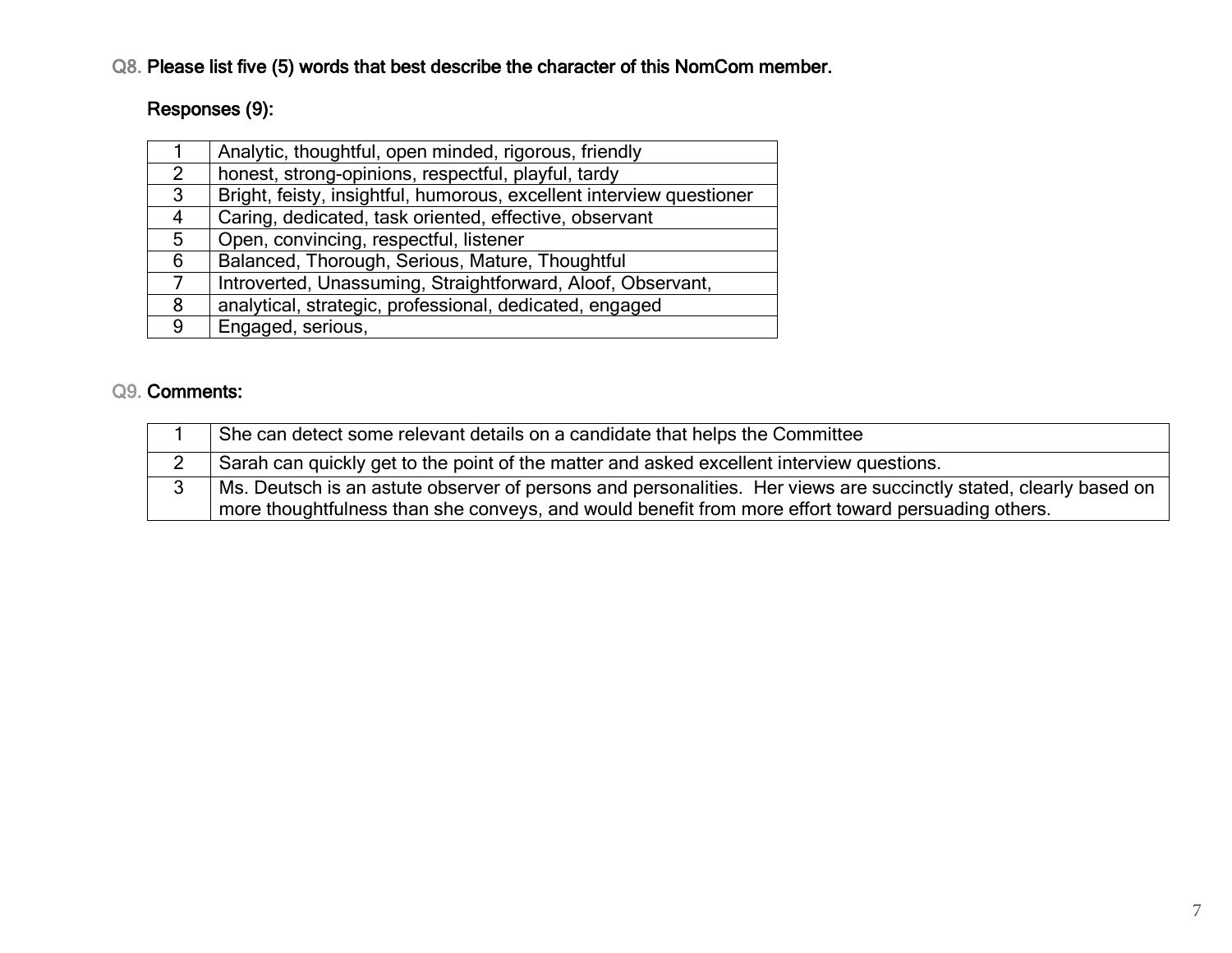#### 2015 NomCom Member - Ellen Shankman 360 Review Overall Rating: 4.28

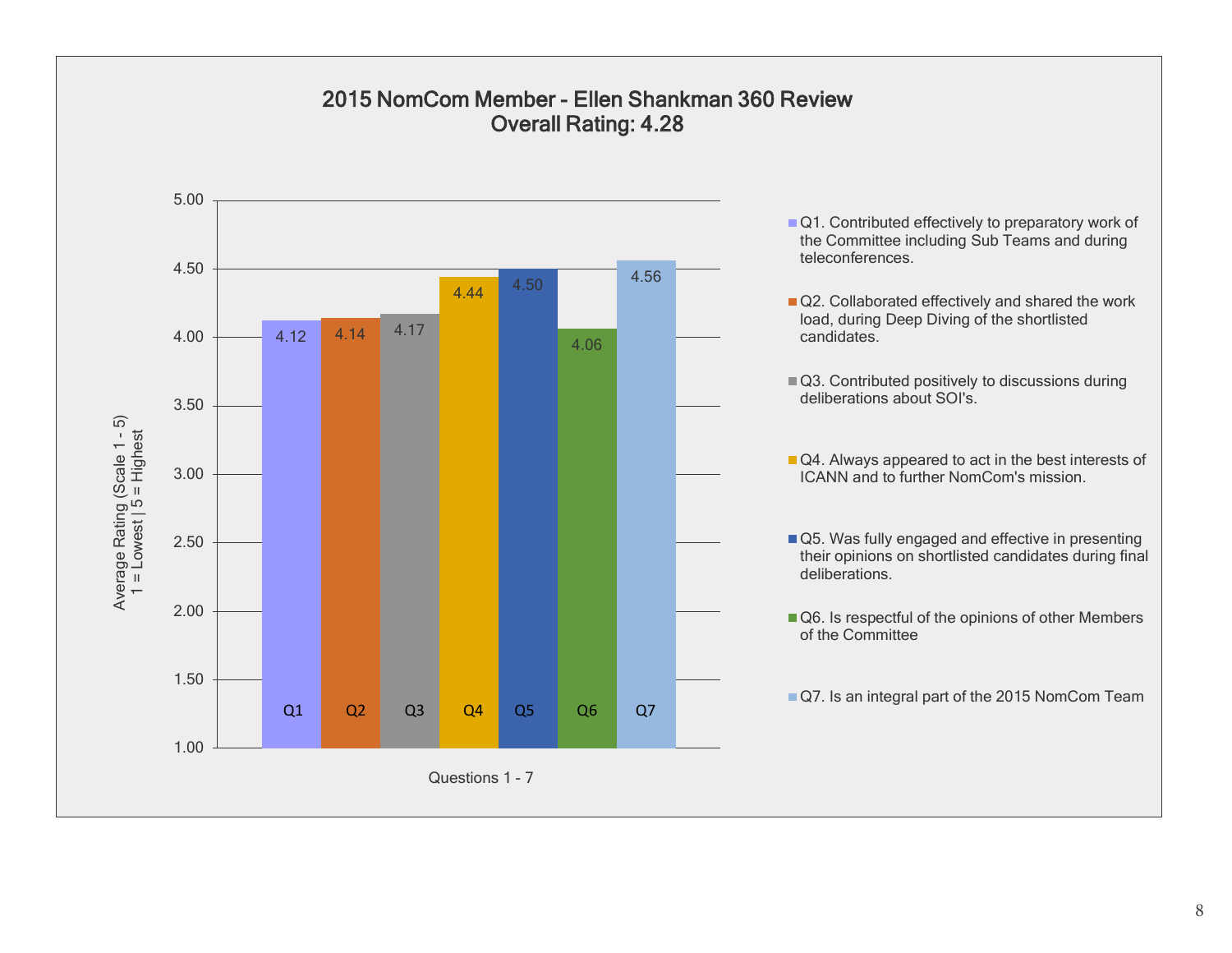# Responses (9):

|   | cerebral (intellectual), surprising, effective, analytic         |
|---|------------------------------------------------------------------|
| 2 | polite, deep-thinker, independent, strong-opinions, engaged      |
| 3 | Intellectually curious, Congenial, Active, Insightful, Integrity |
| 4 | Focused, role oriented, engaging, effective, thoughtful          |
| 5 | Open, Engaged, Respectful, Serious                               |
| 6 | Clear, Strident, Forceful, Methodical, Fair                      |
|   | professional, strategic, dedicated, passionate, focused          |
| 8 | Engaged, serious                                                 |
| 9 | smart, funny, questioning, collaborative, inquisitive            |

|                | Good communicator                                                                                                                                                                           |
|----------------|---------------------------------------------------------------------------------------------------------------------------------------------------------------------------------------------|
|                | Ellen uses a passive-aggressive style.                                                                                                                                                      |
| 3              | I'd respectfully state that Ellen's personal constraints during the face to face meeting at BA was somewhat<br>disruptive, in my personal opinion.                                          |
| $\overline{4}$ | Was a pleasure to work with ellen.                                                                                                                                                          |
| 5              | Ellen asked all the right questions, and made sure the committee was aware of many different sides of an issue<br>before coming to a decision. She kept the atmosphere light and collegial. |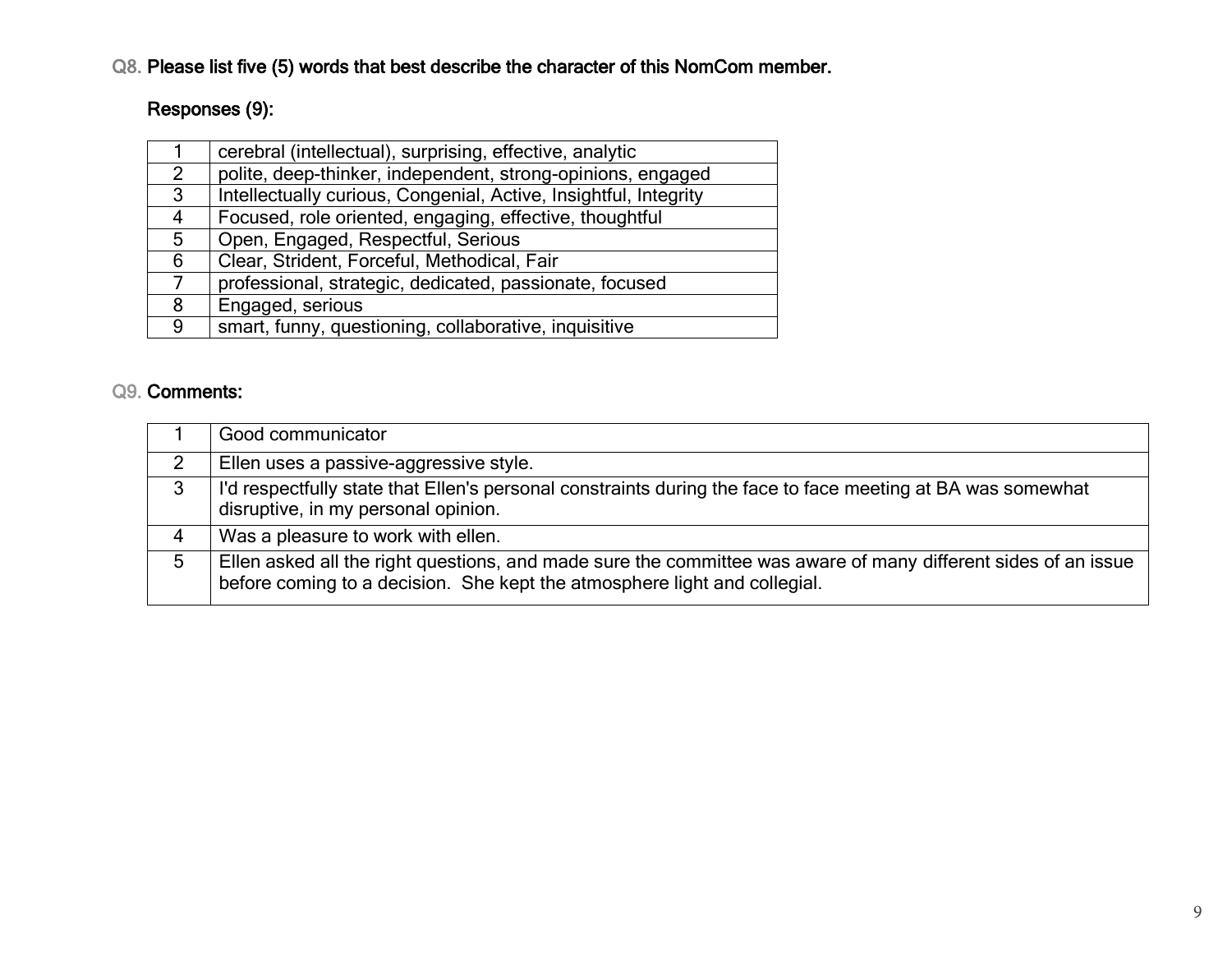#### 2015 NomCom Member - Alain Bidron 360 Review Overall Rating: 4.48

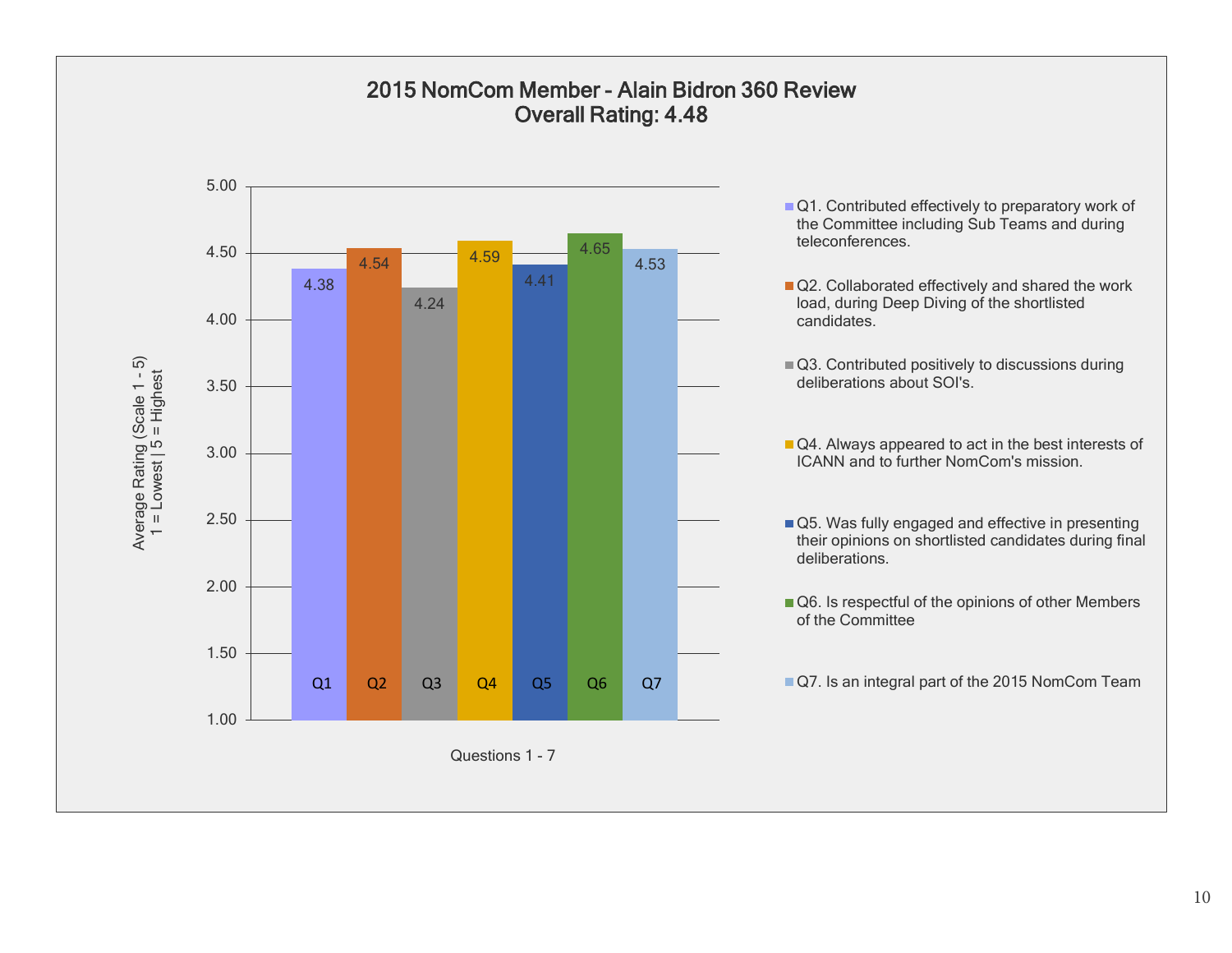# Responses (10):

|    | effective, rigorous, analytic, friendly, insightful                                           |
|----|-----------------------------------------------------------------------------------------------|
| 2  | quiet, thoughtful, diligent, concise, controlled                                              |
| 3  | Responsible, Engaged, Concerned, Helpful, Good Listener                                       |
| 4  | Thoughtful, effective, outcome oriented, friendly, efficient                                  |
| 5  | Calm, Thinker, Serious, Respectful                                                            |
| 6  | Balanced, Prudent, Thoughtful                                                                 |
|    | Serious, Persuasive, Intelligent, Organized, Effective                                        |
| 8  | professional, dedicated, collaborative, friendly, analytical                                  |
| 9  | pleasant, collegial, knowledgeable, experienced, technical                                    |
| 10 | Active, highlights different views of the candidates, friendly, interactive with all members. |

| Excellent deep dive work                                                              |
|---------------------------------------------------------------------------------------|
| Alain was an active and responsible member of the Team.                               |
| Mr. Bidron does not waste words, and the ones which issue from him are worth hearing. |
| Alain was a fantastic contributor this year's NomCom                                  |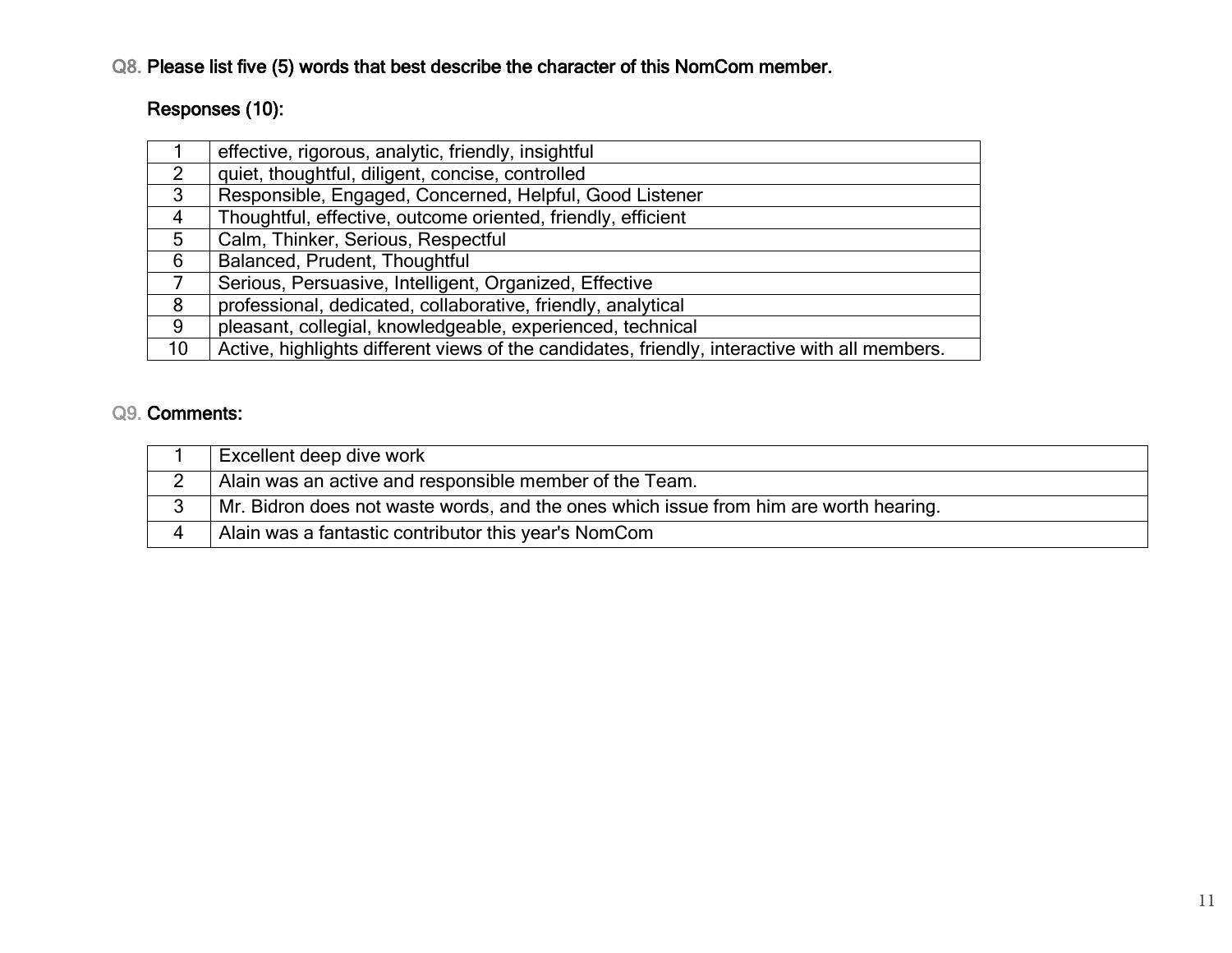#### 2015 NomCom Member - Brenden Kuerbis 360 Review Overall Rating: 4.56

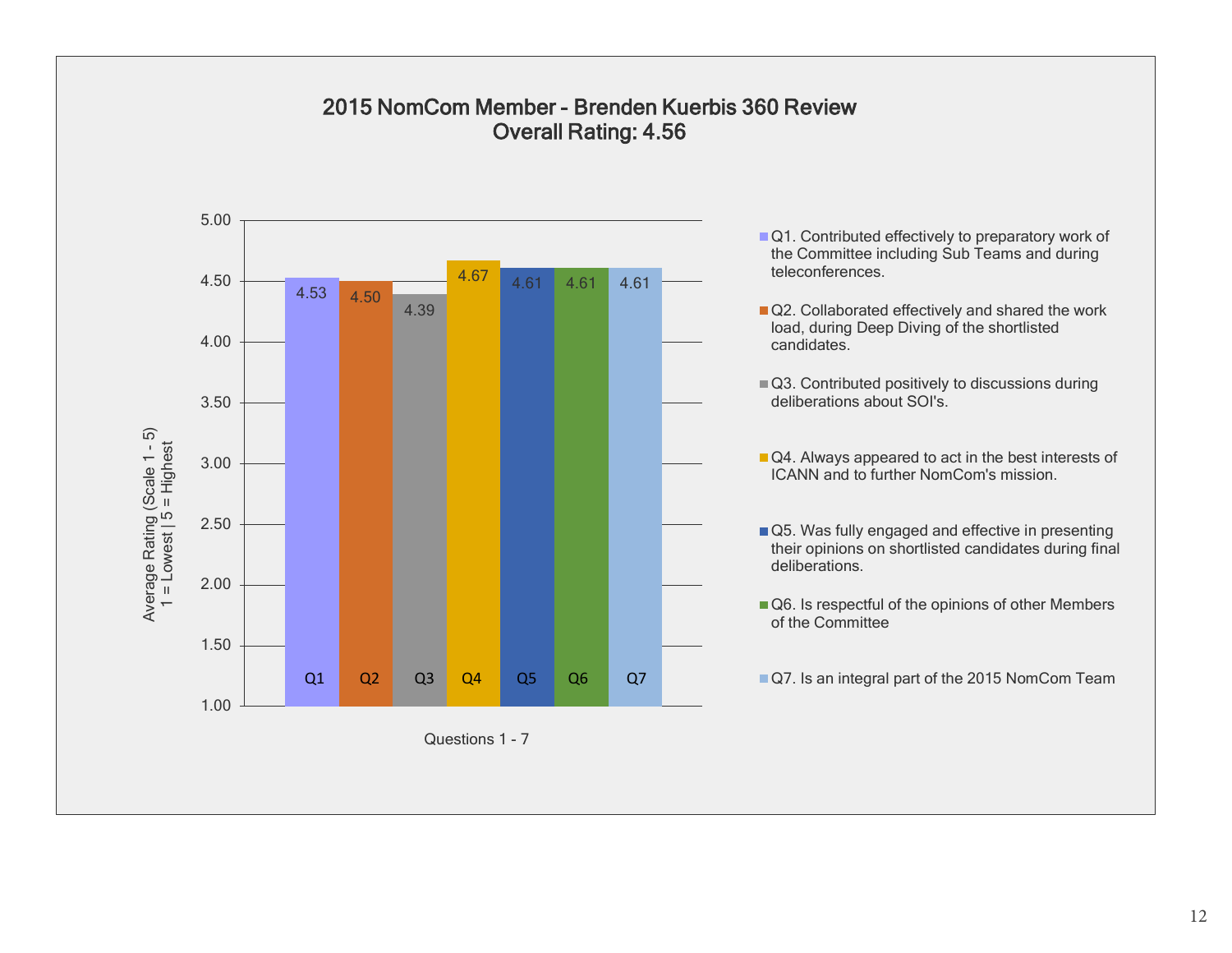# Responses (11):

|    | effective, rigorous, constructive, friendly, insightful      |
|----|--------------------------------------------------------------|
| 2  | academic, intelligent, deliberative, high-integrity, engaged |
| 3  | Diligent, Considerate, Intelligent, Concerned, Responsible   |
| 4  | Thoughtful, analytical, engaging, effective, personable      |
| 5  | Open, Engaged, Serious, Respectful, Kind                     |
| 6  | Well-informed, balanced, fair, crisp, clear                  |
|    | Knowledgeable, Amiable, Patient, Open, Optimistic            |
| 8  | academic, professional, collaborative, strategic, engaged    |
| 9  | Friendly, serious, engaged                                   |
| 10 | Hard working, committed, advocate, knowledgeable, low key    |
| 11 | Hard worker, active, friendly, interactive with all members. |

| Very easy to work with and constructive, as I experienced during Deep Diving.                                            |
|--------------------------------------------------------------------------------------------------------------------------|
| I appreciated the candor when Brendan knew something and when he didn't and sensed that he was open to<br>learning more. |
| Brenden advocated effectively inside the NomCom but was respectful of others' opinions.                                  |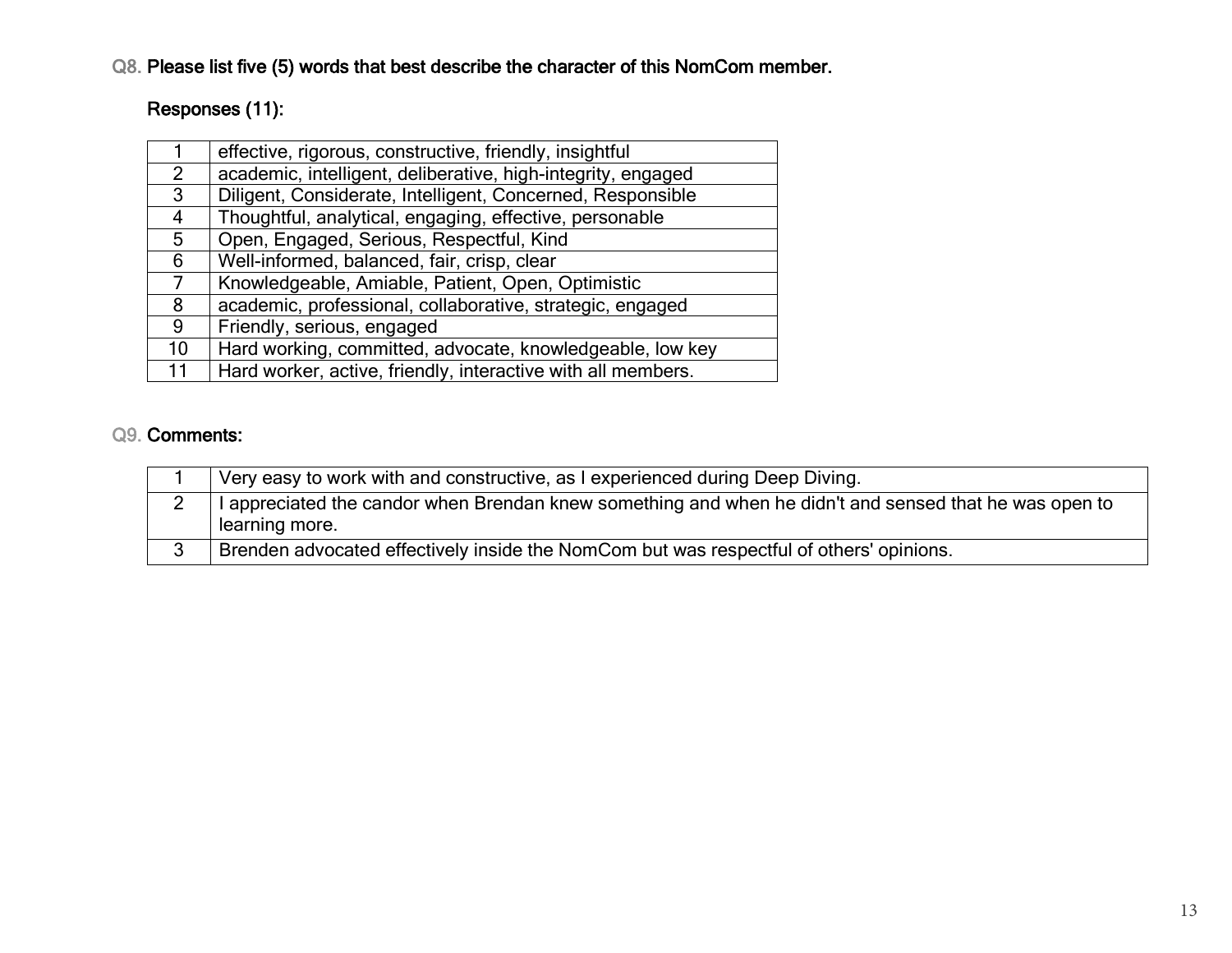#### 2015 NomCom Member - John Berryhill 360 Review Overall Rating: 4.30

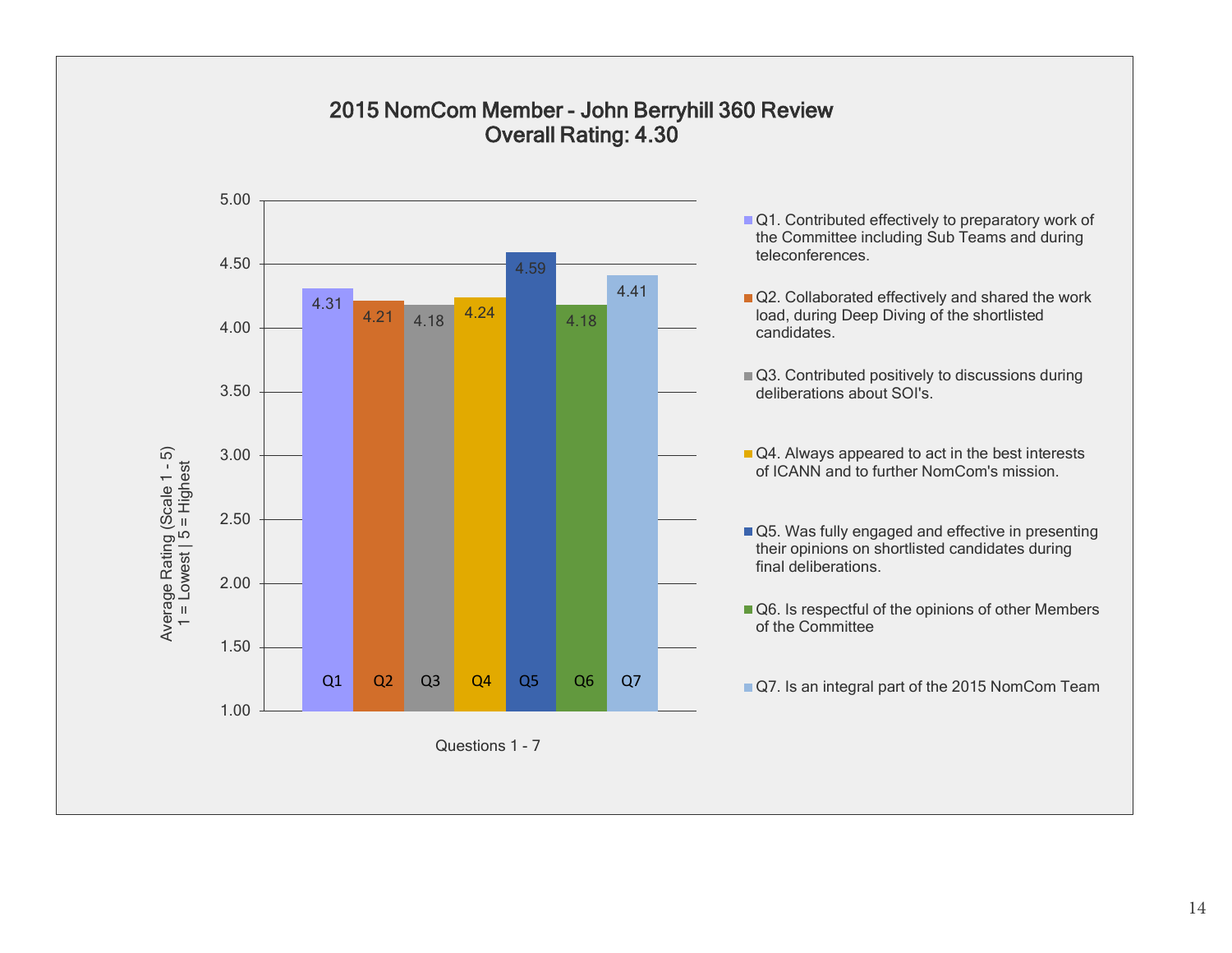# Responses (9):

|                | Original, mindful, playful, intelligent, insightful              |
|----------------|------------------------------------------------------------------|
| $\overline{2}$ | smart, humorous, deliberative, insightful, long-winded           |
| 3              | Funny, Biting, Opinionated, Strategic, Calculating               |
| 4              | Interactive, effective, outcome oriented, engaging, good humored |
| 5              | Thinker, open, engaged, respectful                               |
| 6              | Creative, Fair, Laid-back, Mature                                |
|                | funny, strategic, dedicated, professional, analytical            |
| 8              | Engaged, strategic, serious                                      |
| 9              | smart, funny, questioning, skeptical, sarcastic                  |

|   | Great in pin-pointing issues                                                                                                                                                                                                                  |
|---|-----------------------------------------------------------------------------------------------------------------------------------------------------------------------------------------------------------------------------------------------|
|   | What a sense of humor.                                                                                                                                                                                                                        |
|   | Has been a very valuable contributor over the past two cycles.                                                                                                                                                                                |
| 4 | John is vocal with an agenda. He is often insightful and at times contrary, for what appears to be it's own sake.<br>Category prejudices got in the way of being more fully effective -- except to the extent that it did meet his<br>agenda. |
|   | John contributed effectively to the Nominating Committee.                                                                                                                                                                                     |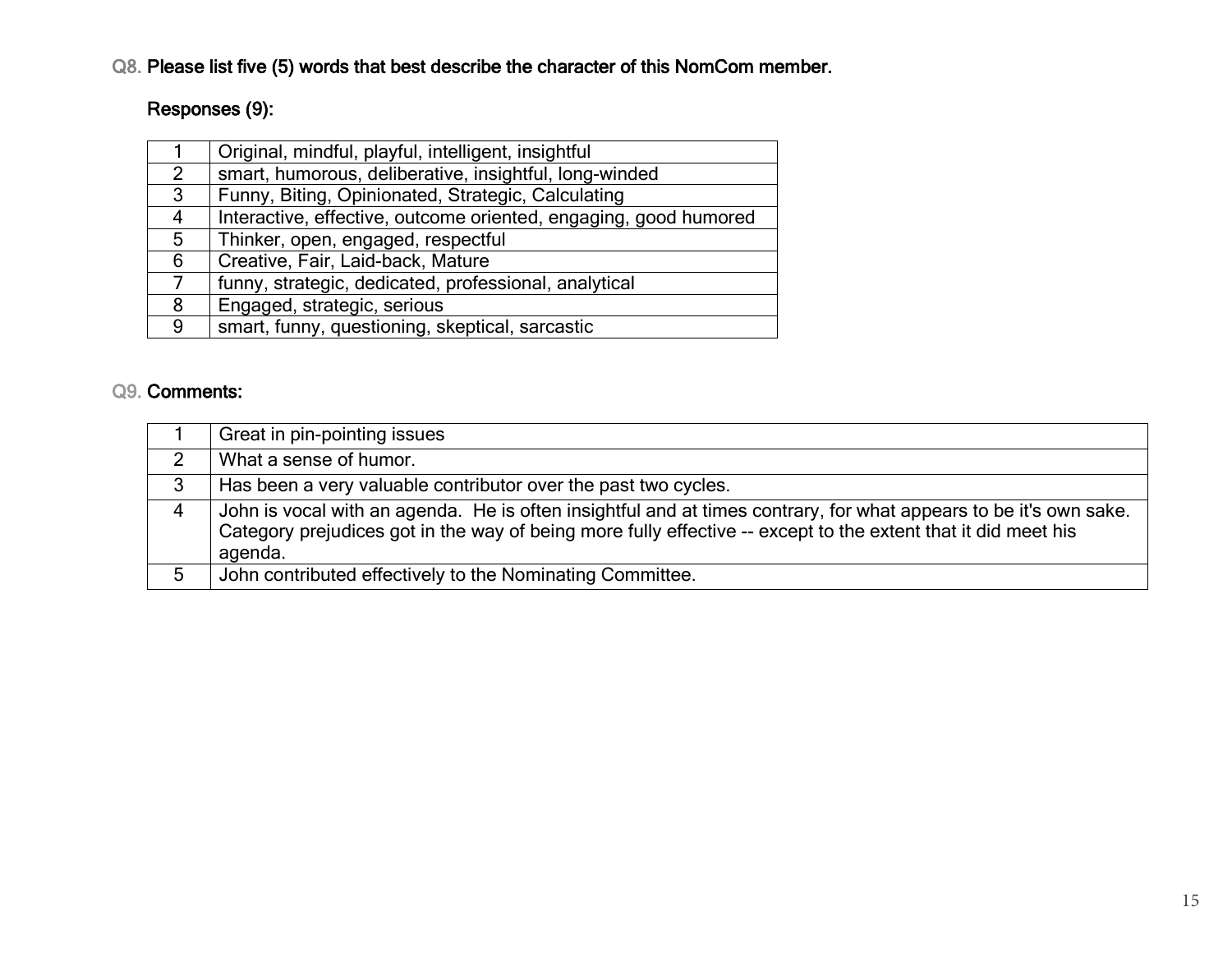#### 2015 NomCom Member - Juhani Juselius 360 Review Overall Rating: 4.60

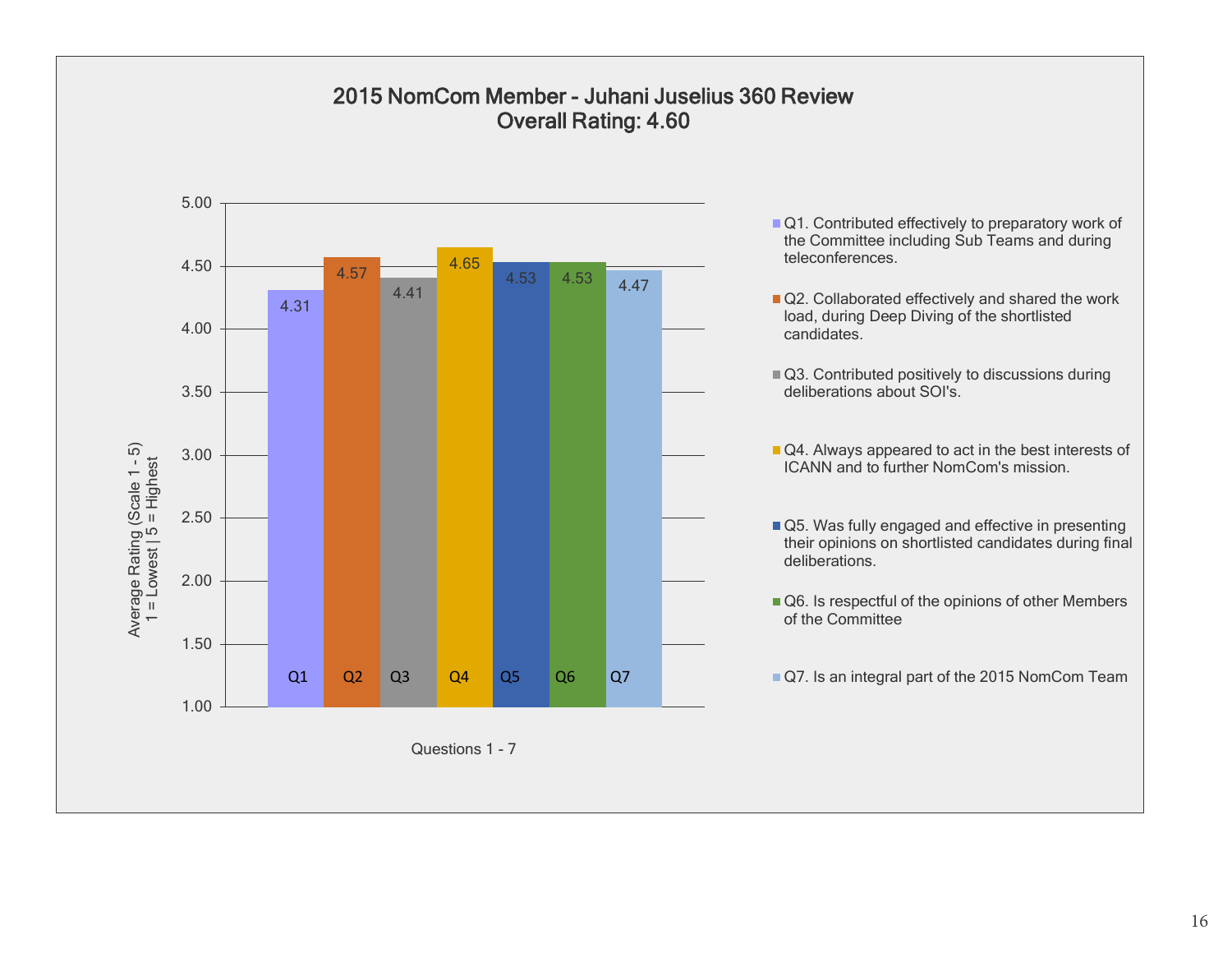# Responses (11):

|                | effective, rigorous, reserved, friendly, insightful                |
|----------------|--------------------------------------------------------------------|
| $\overline{2}$ | quiet, concise, clear, diligent, engaged                           |
| 3              | Quiet, introverted, opinionated, listener, technical               |
| 4              | Thoughtful, considerate, task focused, collaborative, effective    |
| 5              | Respectful, serious, open, engaged, efficient                      |
| 6              | Out-of-the-box, creative, open, fair                               |
| 7              | Deliberate, Reflective, Analytical, Inquisitive, Concise           |
| 8              | quiet, pensive, analytical, professional, technical,               |
| 9              | Serious, engaged                                                   |
| 10             | quiet, thoughtful, technical, committed, hard working              |
| 11             | Hard worker, active, highlights different views of the candidates, |
|                | friendly.                                                          |

| Brings a fresh perspective through his comments                                                                                                                                                                                                                                                                             |
|-----------------------------------------------------------------------------------------------------------------------------------------------------------------------------------------------------------------------------------------------------------------------------------------------------------------------------|
| Has been a very valuable contributor over the past two cycles.                                                                                                                                                                                                                                                              |
| Often sat back listening, and then with strong critiques about the candidates answers to questions asked by<br>others. Wondered if would be more vocal if others had not asked questions -- to the point that I was curious if<br>there would be silence during the interviews if the more vocal members had not spoken up. |
| Juhani is an experienced member of the NomCom and in his low key way was an excellent contributor to our<br>committee                                                                                                                                                                                                       |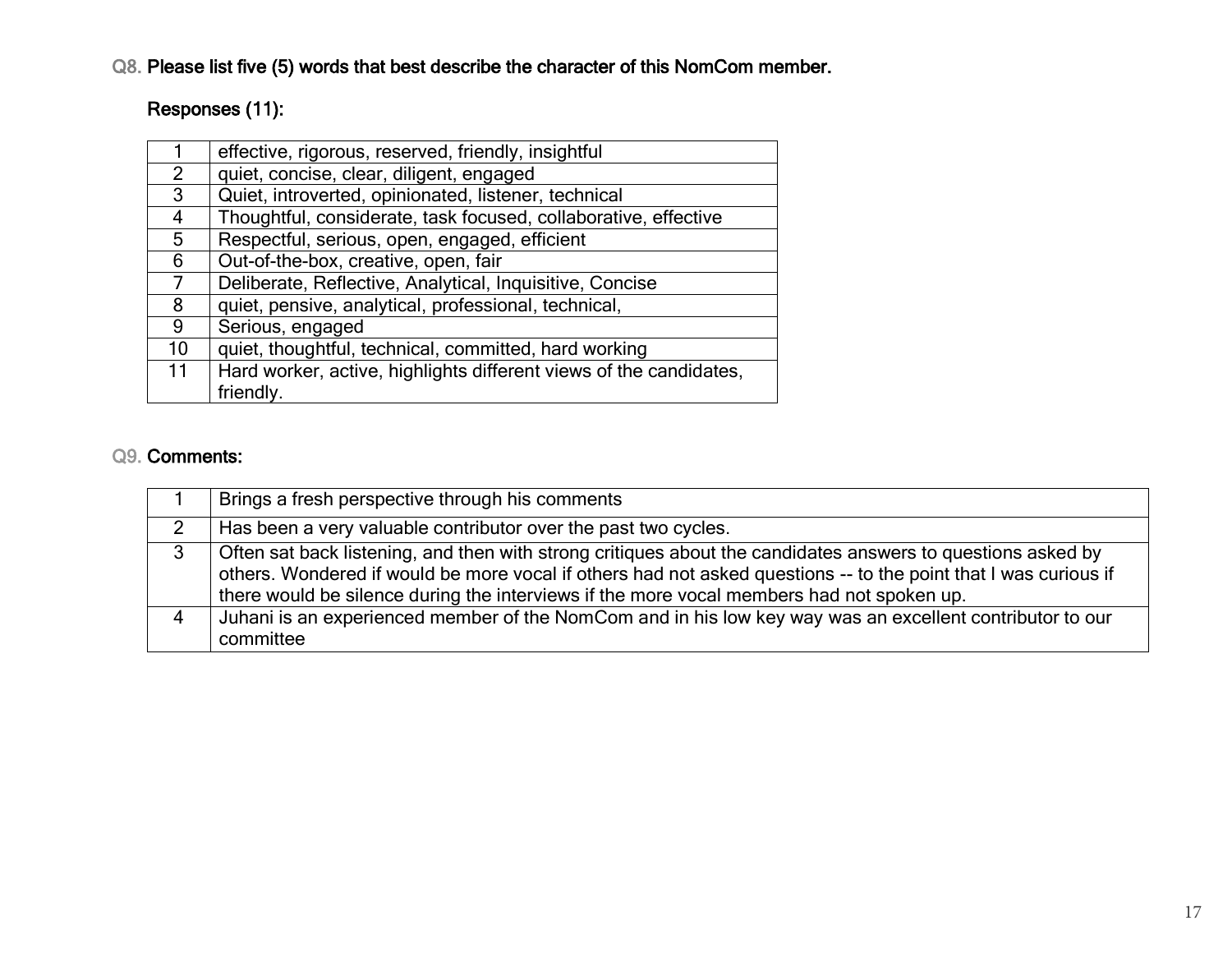#### 2015 NomCom Member - John Levine 360 Review Overall Rating: 4.55

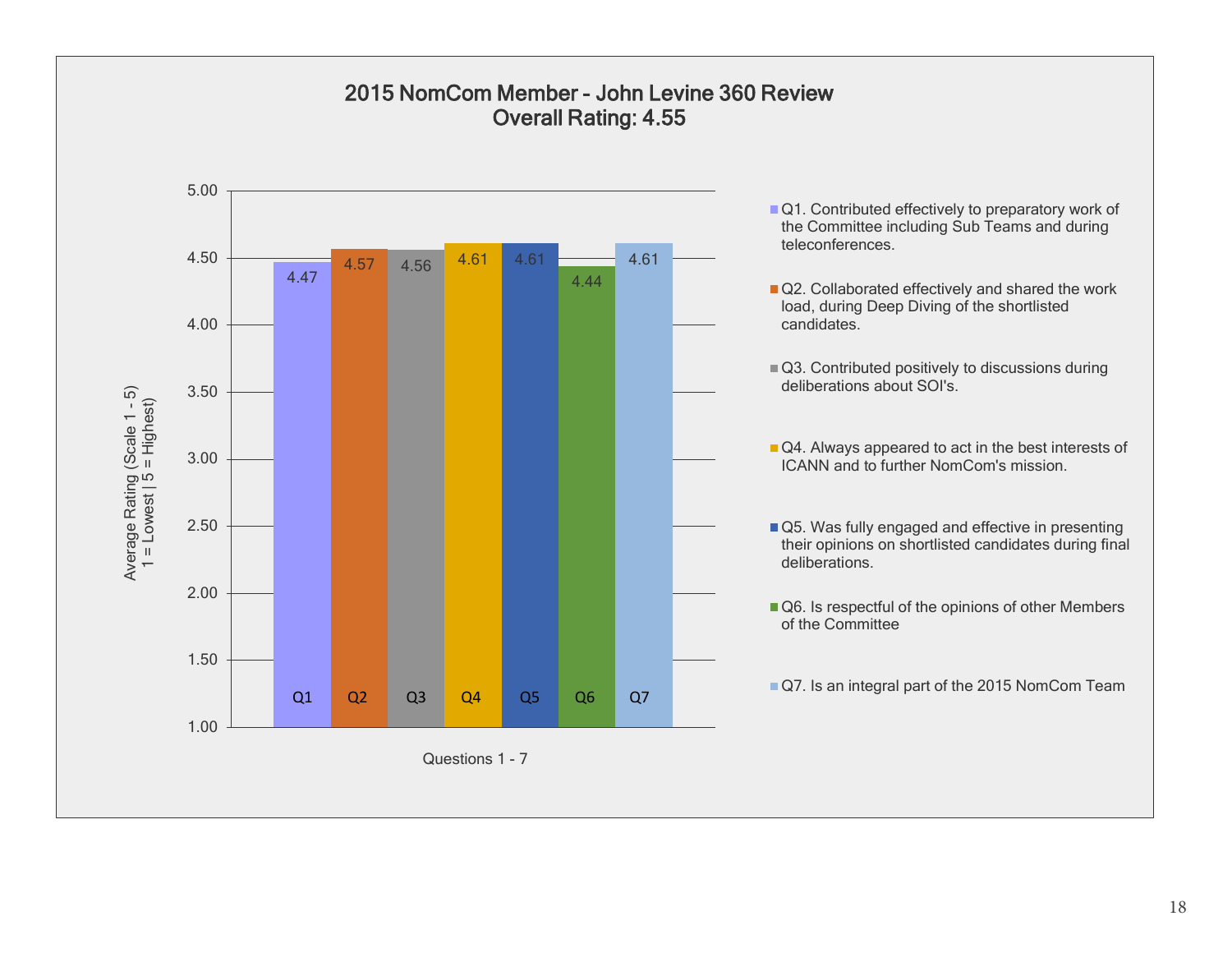# Responses (9):

|   | effective, rigorous, savvy, friendly, insightful                         |
|---|--------------------------------------------------------------------------|
| 2 | engineer, analytical, intelligent, engaged, concise                      |
| 3 | Bright, Insightful, Appropriate irony, Practical, Intellectually curious |
| 4 | Focused, task oriented, efficient, effective, thoughtful                 |
| 5 | Open, Engaged, Straightforward, Serious, Focused                         |
| 6 | Passionate, Focused, Driven, Diligent, Responsible                       |
|   | dedicated, collaborative, technical, professional, friendly              |
| 8 | Serious, engaged                                                         |
| 9 | Technical, detail oriented, hardworking, funny, ethical                  |

|   | Brings a deep knowledge on some of the technical challenges that need to be addressed by ICANN.                                                                                                       |
|---|-------------------------------------------------------------------------------------------------------------------------------------------------------------------------------------------------------|
|   | Excellent member of the NomCom team in providing perspective and scope beyond his 'constituency' hat.                                                                                                 |
| 3 | Mr. Levine is confident of his views and speaks frankly. While some might find his manner off-putting, it is also<br>refreshing for someone to get directly to the point, at which Mr. Levine excels. |
|   | John asked all the right questions. He showed the highest integrity and good judgment in assessing<br>candidates. He was a pleasure to work with.                                                     |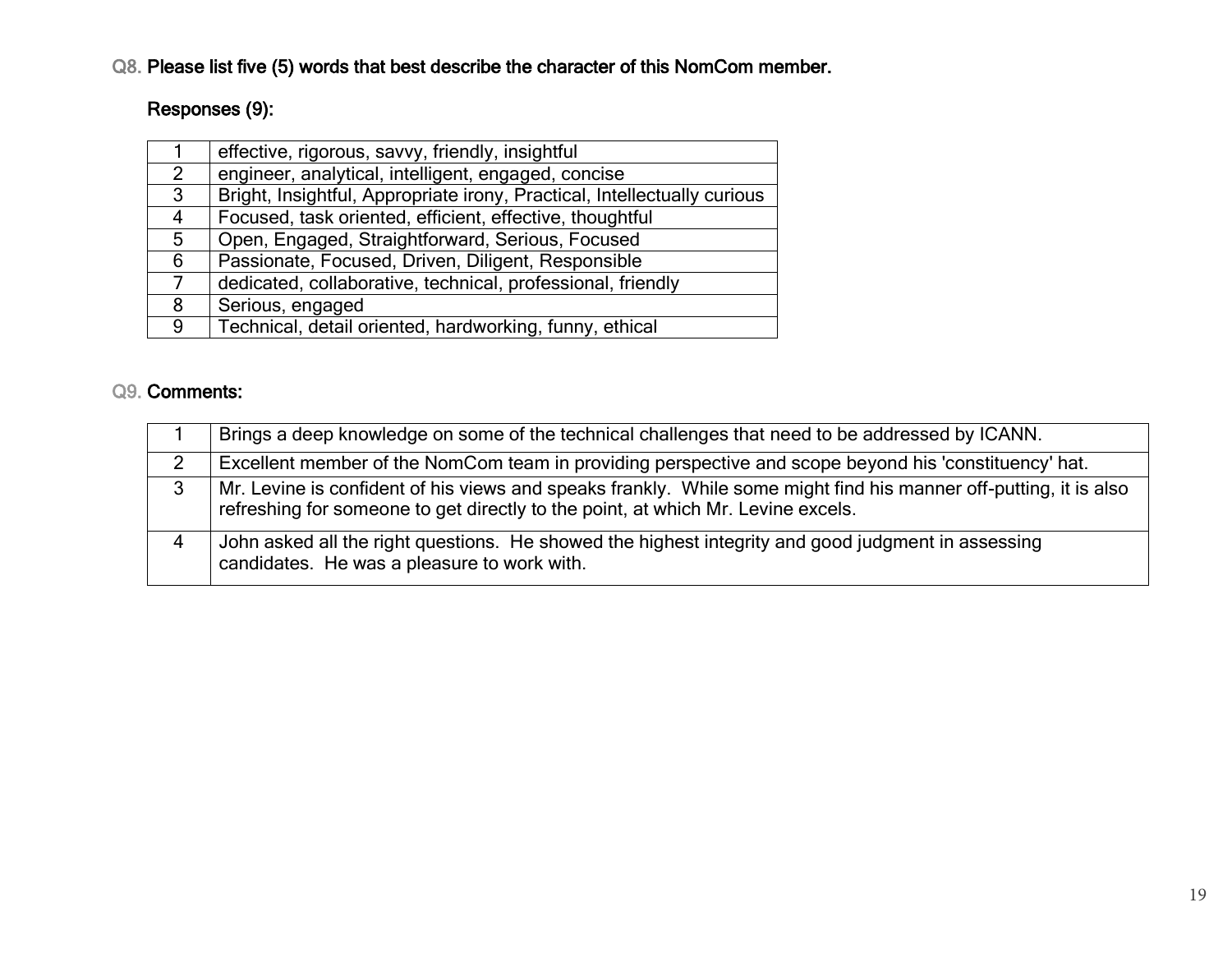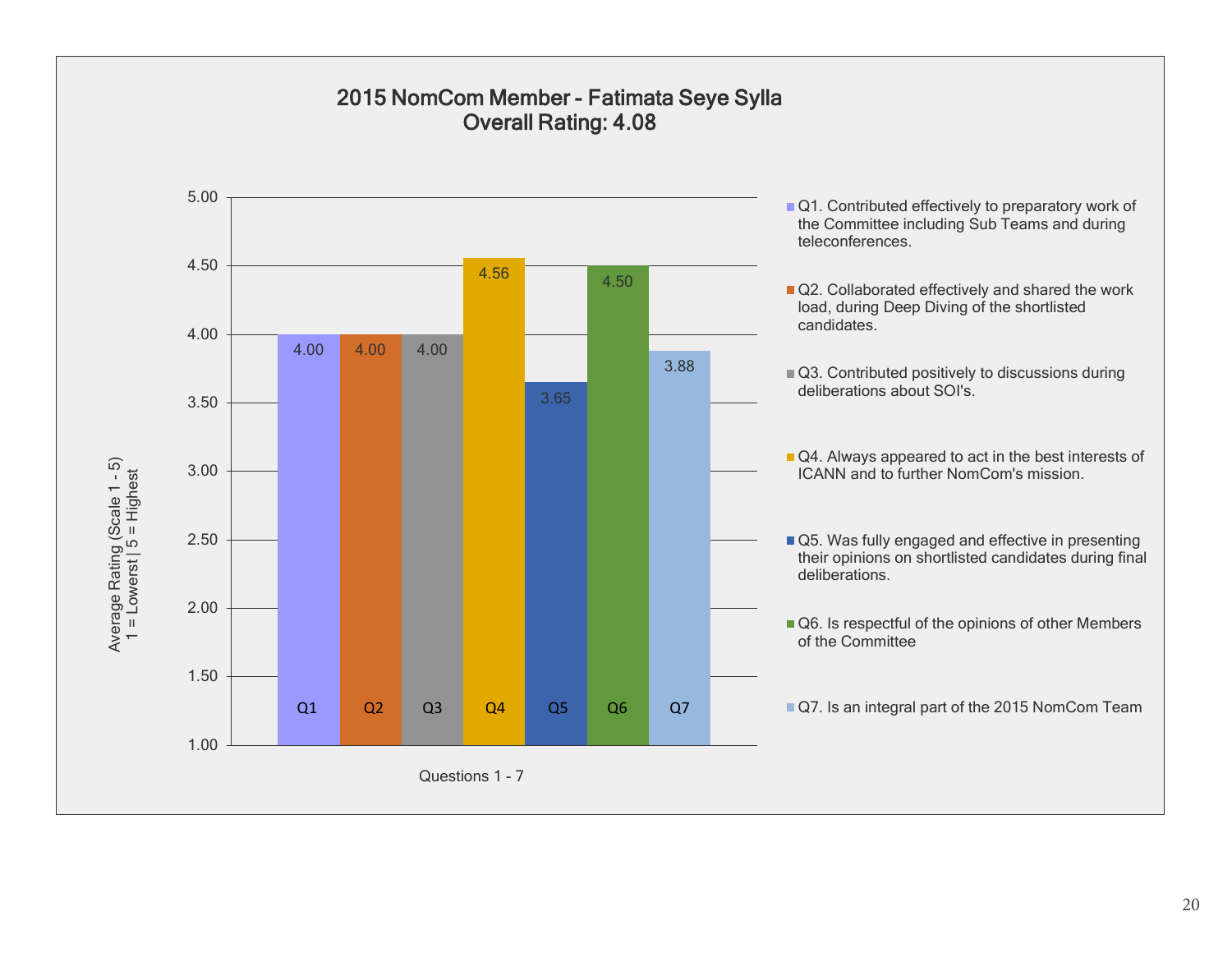# Responses (8):

|   | rigorous, competent, sensitive, friendly and knowledgeable |
|---|------------------------------------------------------------|
| 2 | Dedicated, Quiet, Thoughtful, Polite, Perseverance         |
|   |                                                            |
| 3 | Dedicated, friendly, personable, trusted and caring.       |
| 4 | open, engaged, respectful, convincing, serious             |
| 5 | Fair, Balanced, Committed, Persistent, Capable             |
| 6 | African, engaged, collaborative, persistent, dedicated     |
|   | Serious, friendly, diverse, respectful, engaged            |
| 8 | Thoughtful, kind, passionate, committed, team player       |

|                | Challenged by presence and connectivity limitation                                                                                                                                                                                                                                                                                                                 |
|----------------|--------------------------------------------------------------------------------------------------------------------------------------------------------------------------------------------------------------------------------------------------------------------------------------------------------------------------------------------------------------------|
| $\overline{2}$ | Thorough awareness of the African continent                                                                                                                                                                                                                                                                                                                        |
| 3              | Unfortunately, she was not able to participate in the NomCom work in person in Buenos Aires. Technical<br>conditions for her remote participation (as well as for her participation in teleconferences) were not good.                                                                                                                                             |
| $\overline{4}$ | When visa issues are encountered by members, ICANN needs to accommodate accordingly. E.g., setting up<br>reliable and robust remote participation. Any lower scores regarding this member's collaboration during<br>deliberations reflect ICANN's poor preparation in that regard.                                                                                 |
| 5              | Due to visa issues, Fatimata was unable to participate in-person in the final selection meetings. The dial-out line<br>dropped time and again, so it was very difficult for her to participate in a meaningful way.                                                                                                                                                |
| 6              | Given the numerous technical difficulties, was impressed by the dedication in not giving up in trying to contribute<br>positively to the group.                                                                                                                                                                                                                    |
| $\overline{7}$ | It is difficult to evaluate Ms. Seye Sylla's performance on the NomComm because her ability to communicate<br>and/or to be present was often hampered by technical and travel issues. I always wanted to know and to hear<br>her views, and it was absolutely frustrating that more was not done to ensure her attendance and participation<br>would be effective. |
| 8              | Despite best attempts, it was at times frustrating to keep her connected virtually. She could have provided far<br>more insightful and engaging comments if connect was more stable and/or she was able to attend in person.                                                                                                                                       |
| 9              | Even though Fatimata could not join us in person, she participated remotely in a very robust fashion. Her insight<br>and research on the candidates was invaluable in filling some of the key positions.                                                                                                                                                           |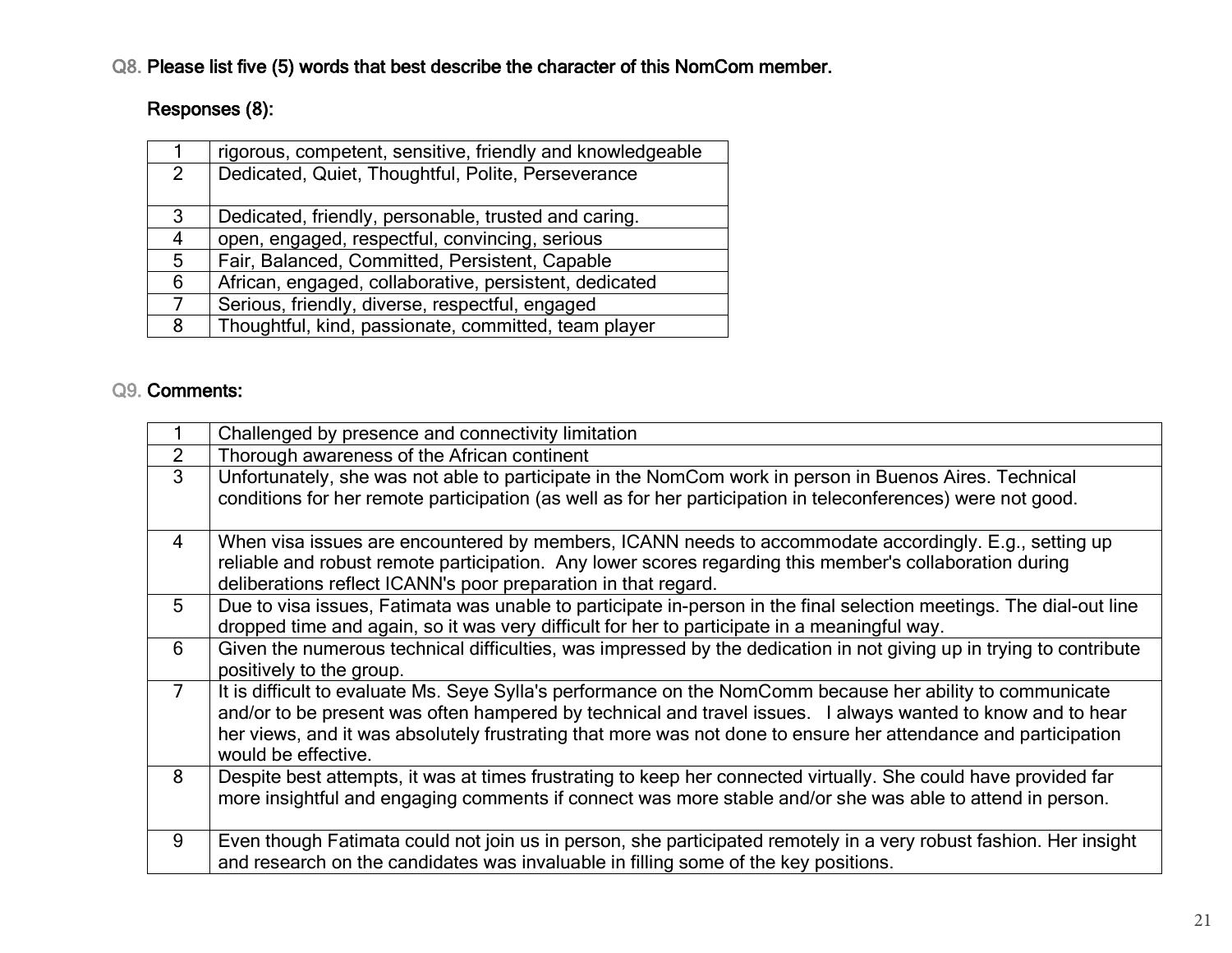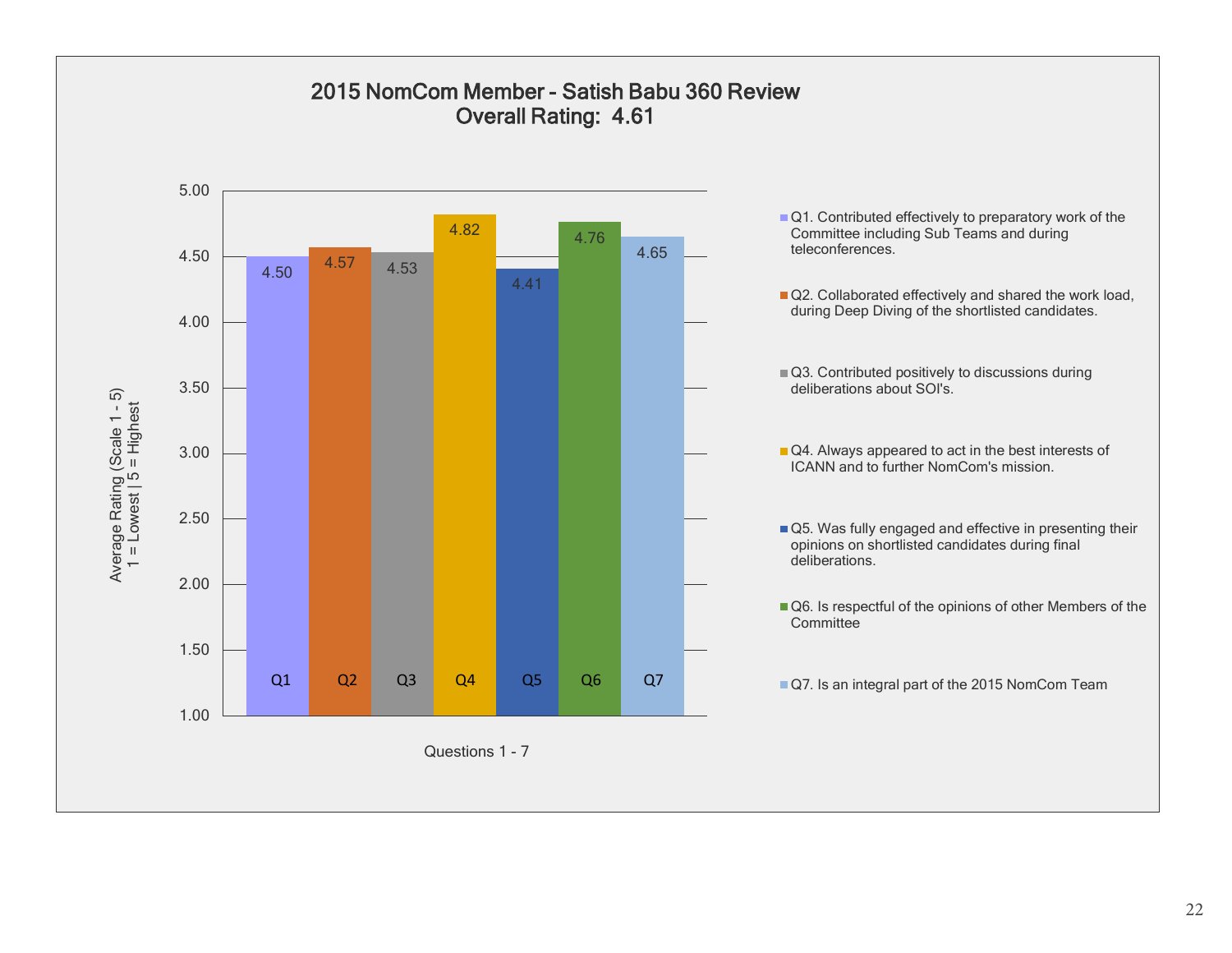# Responses (10):

|                    | original, effective, mindful, persistent knowledgeable                                                    |
|--------------------|-----------------------------------------------------------------------------------------------------------|
| $\overline{2}$     | Thoughtful, engaged, good collaborator, brings considered perspectives.                                   |
| 3                  | Quiet, Deliberate, Thoughtful, Engaged, Dedicated                                                         |
| $\mathbf{\Lambda}$ | Clear, capable, thoughtful, effective, dedicated                                                          |
| 5                  | Open, engaged, respectful, efficient                                                                      |
| 6                  | Soft-Spoken, Quiet, Incisive, Formal, Respectful                                                          |
|                    | dedicated, respectful, collaborative, engaging, respectful                                                |
| 8                  | Serious, thoughtful, friendly engaged, respectful                                                         |
| 9                  | low key, collegial, team player, quiet, thoughtful                                                        |
| 10                 | hard worker, active, highlights different views of the candidates, friendly, interactive with all members |

| Deep knowledge of some key challenges that ICANN is facing.                    |
|--------------------------------------------------------------------------------|
| Has been a very valuable contributor over the past two cycles.                 |
| Satish listened well and participated actively in interviewing the candidates. |
| Satish quietly contributed to the team and was fully engaged                   |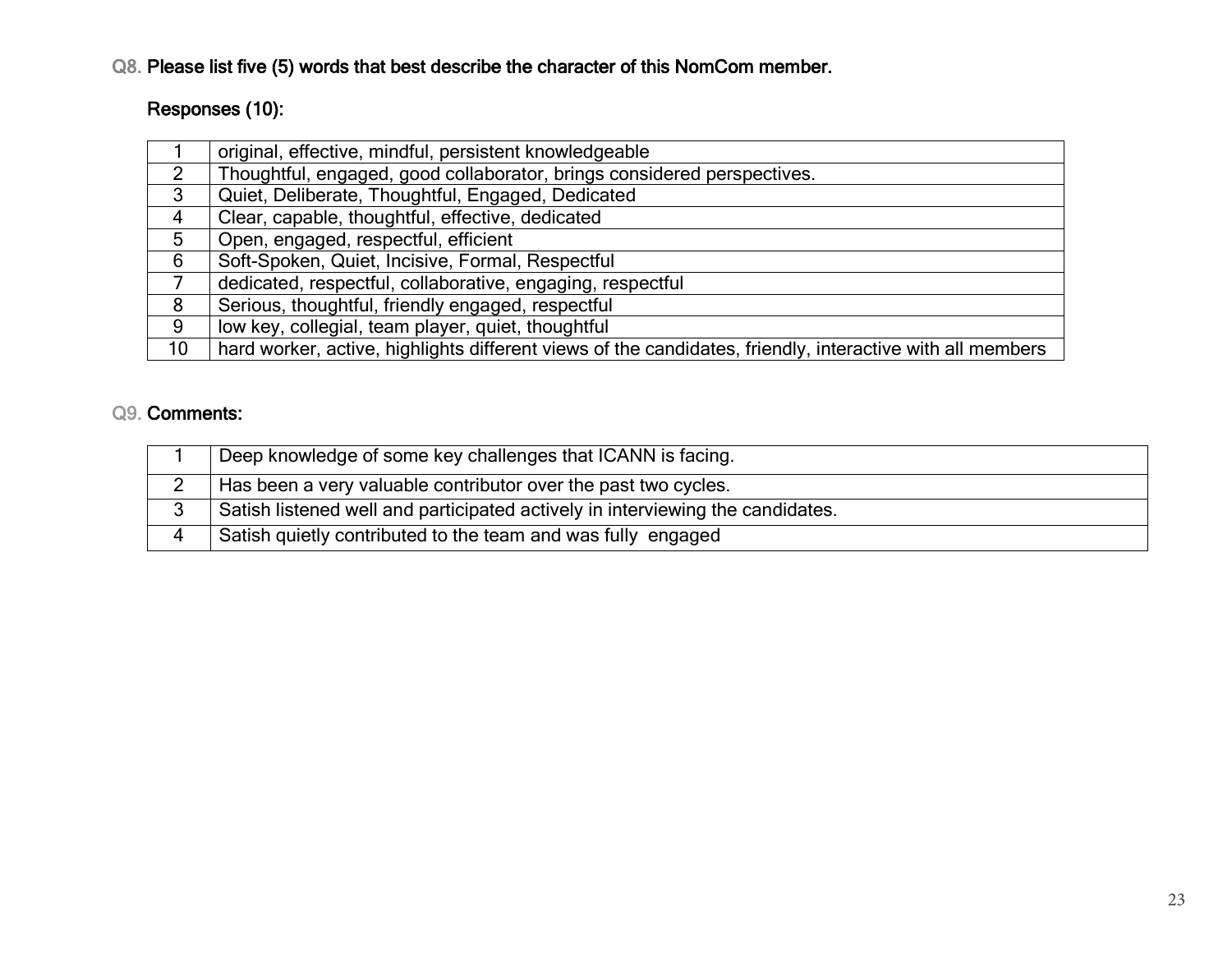### 2015 NomCom Member - Yrjo Lansipuro 360 Review Overall Rating: 4.70

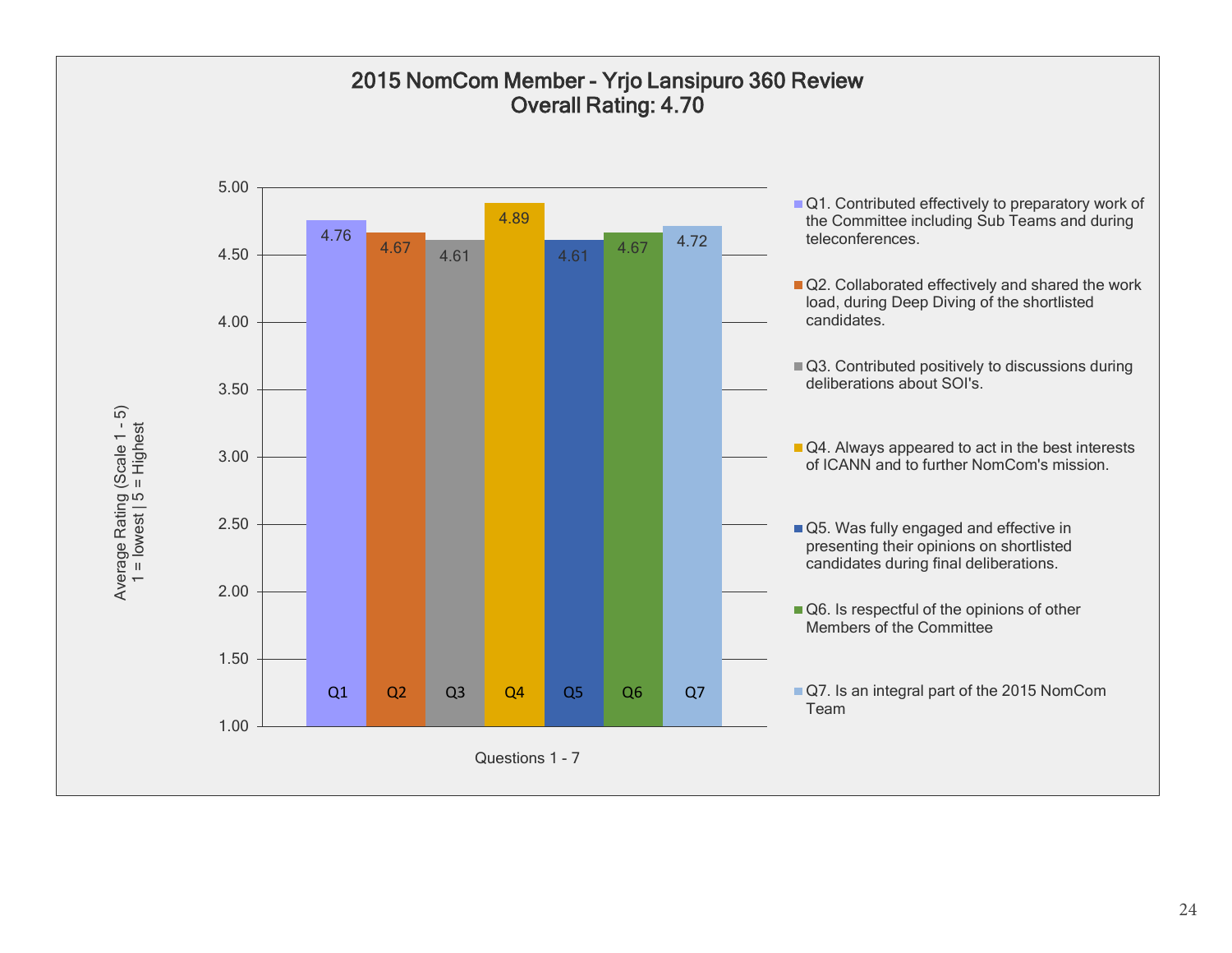# Responses (11):

|    | good communicator, knowledgeable, mindful, open and friendly |
|----|--------------------------------------------------------------|
| 2  | deliberative, respectful, diplomat, considerate, flexible    |
| 3  | Conservative, Bright, Thoughtful, Committed, Knowledgeable   |
| 4  | Trusted, wise, effective, efficient, capable                 |
| 5  | Leader, open, constructive, engaged, respectful              |
| 6  | Fair, Experienced, Balanced, Serious, Senior                 |
|    | Discerning, Wise, Concise, Reserved, Considerate             |
| 8  | quiet, respectful, diplomatic, strategic, knowledgeable      |
| 9  | Friendly serious, engaged, thoughtful, respectful            |
| 10 | Thoughtful, smart, low-key, committed, knowledgeable         |
| 11 | active, quiet, hard worker, friendly,                        |

| He's a quiet leader.                                                                                                                                                                          |
|-----------------------------------------------------------------------------------------------------------------------------------------------------------------------------------------------|
| Once he warmed up, the quality of the contributions and thoughtfulness was much appreciated.                                                                                                  |
| Yrio has so much experience in leading and working on past NomComs, which was very useful this past year.<br>He worked hard and added valuable data to the prep work and the decision making. |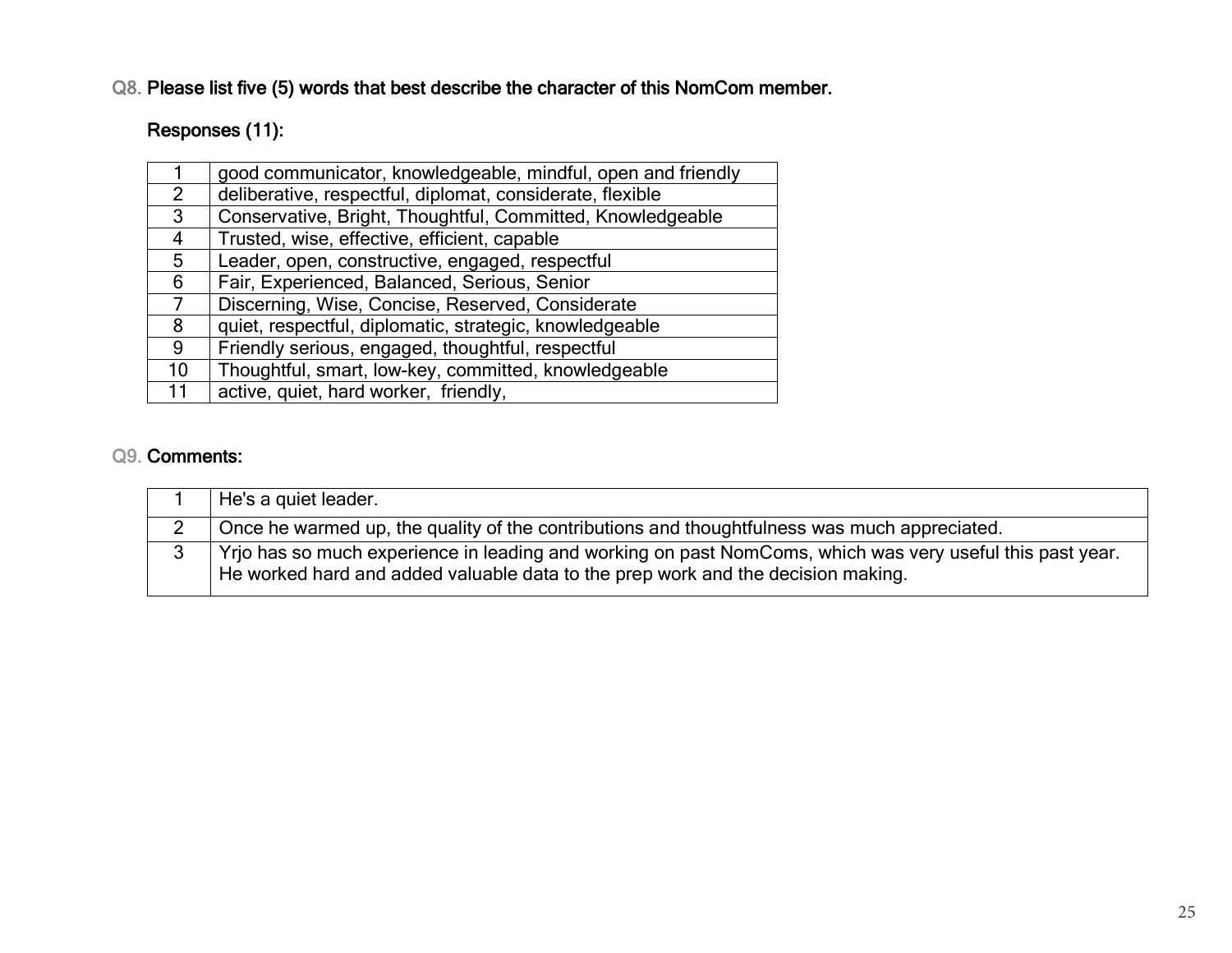

# 2015 NomCom Member - Sylvia Herlein Leite 360 Review Overall Rating: 4.25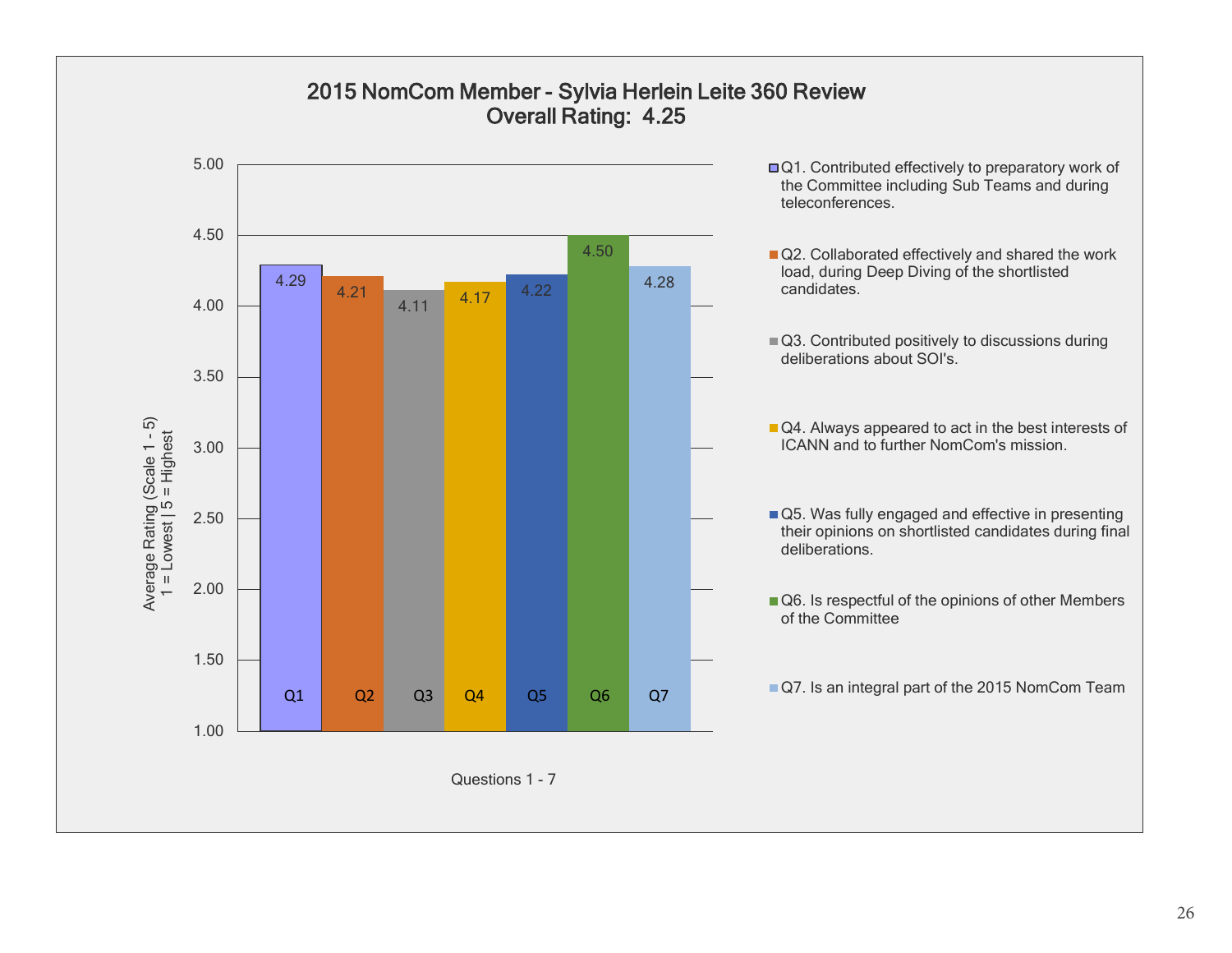# Responses (8):

|                | open minded, friendly, analytic, serious, pleasant                                           |
|----------------|----------------------------------------------------------------------------------------------|
| $\overline{2}$ | brings Latin perspective, gracious, thoughtful, measured, kind                               |
| 3              | Quiet, Thoughtful, Introvert, Engaged, Polite                                                |
| 4              | Dedicated, socially responsible, regionally focused, task oriented, reliable                 |
| 5              | Open, engaged, cautious, respectful                                                          |
| 6              | passionate, energetic, dedicated, collaborative, friendly                                    |
|                | Friendly, respectful, engaged, positive, serious                                             |
| 8              | knowledgeable about Latin American candidates, strong advocate, respectful, quiet, collegial |

|   | Language challenge?                                                                                                                                                                                                                                                       |
|---|---------------------------------------------------------------------------------------------------------------------------------------------------------------------------------------------------------------------------------------------------------------------------|
| 2 | She's very easy to work with. Keen to learn and share her views.                                                                                                                                                                                                          |
| 3 | would be curious to learn whether if language were not an issue, if the contributions to the discussions would<br>have been more vocal. Temperament or language? The insights shared re: Latin American styles of speaking<br>by the candidates was particularly helpful. |
|   | Sylvia was a valuable member of the NomCom and her experiences on regional issues was extremely helpful;<br>her comments were also constructive and respectful. She advocated her views effectively and help the quality<br>of the discussions.                           |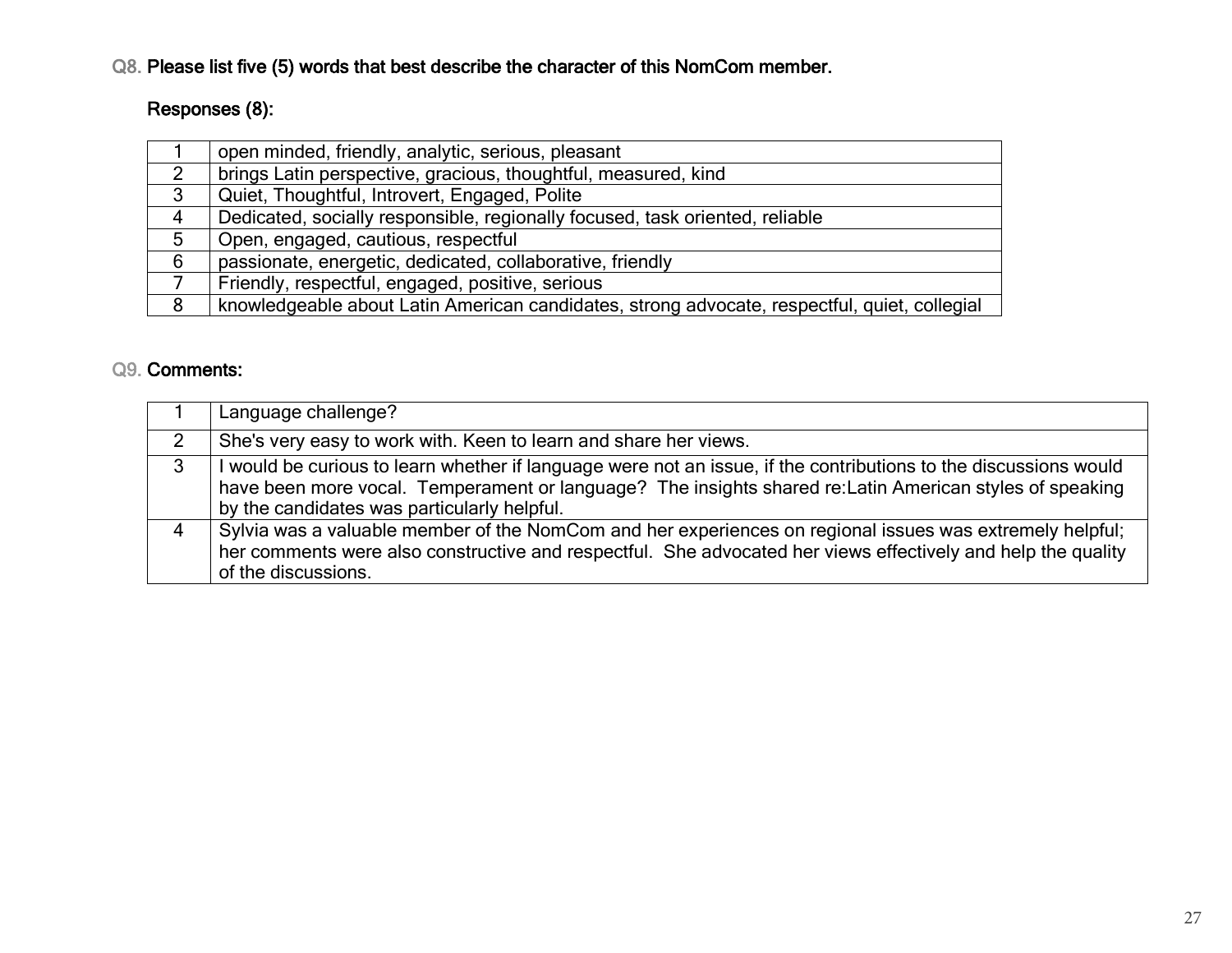#### 2015 NomCom Member - Louis Houle 360 Review Overall Rating: 4.64

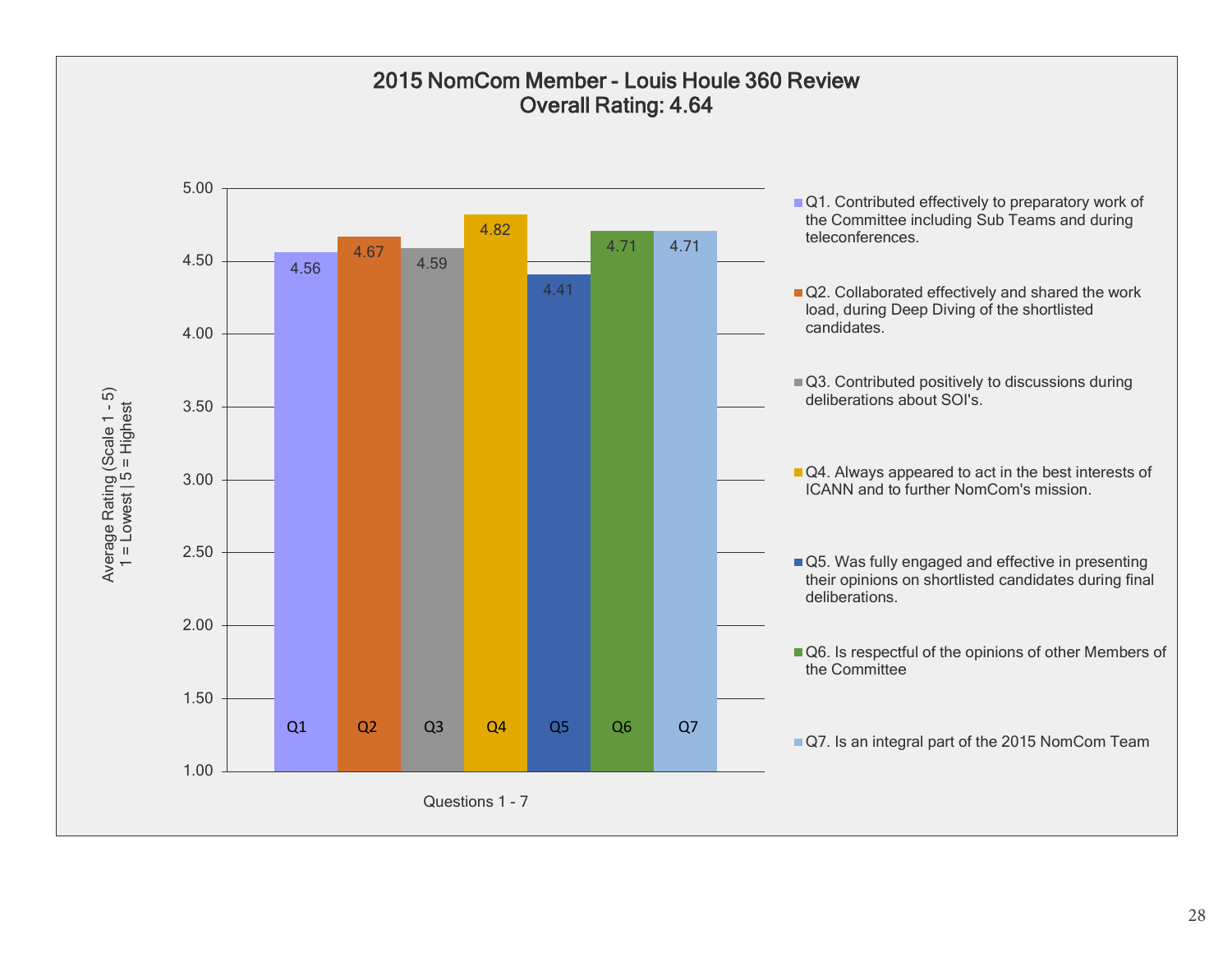# Responses (10):

|              | committed, honorable, engaged, competent, kind                                                                |
|--------------|---------------------------------------------------------------------------------------------------------------|
| $\mathbf{2}$ | Committed, Hardworking, Engaged, Listens well, Team player                                                    |
| $\mathbf{3}$ | Articulate, focused, concerned, task oriented, flexible                                                       |
| 4            | Respectful, Engaged, collaborative                                                                            |
| 5            | Fair, Mature, Balanced, Serious, Consistent                                                                   |
| 6            | Quiet, Effective, Charming, Diligent, Friendly                                                                |
| 7            | respectful, insightful, multilingual, dedicated, friendly                                                     |
| 8            | friendly, serious, engaged, positive, respectful                                                              |
| 9            | Collegial, considerate, focused, balanced and thoughtful                                                      |
| 10           | pro-active, friendly, highlights different views of the candidates.<br>friendly, interactive with all members |
|              |                                                                                                               |

| He liked his 5 words. Would encourage additional creative questioning.                                                                            |
|---------------------------------------------------------------------------------------------------------------------------------------------------|
| Mr. Houle is a hard worker and was extremely effective in following up with references and conducting<br>interviews during the deep diving phase. |
| Louis is an experienced NomCom member who added value to the team. He was collegial and a pleasure to<br>work with.                               |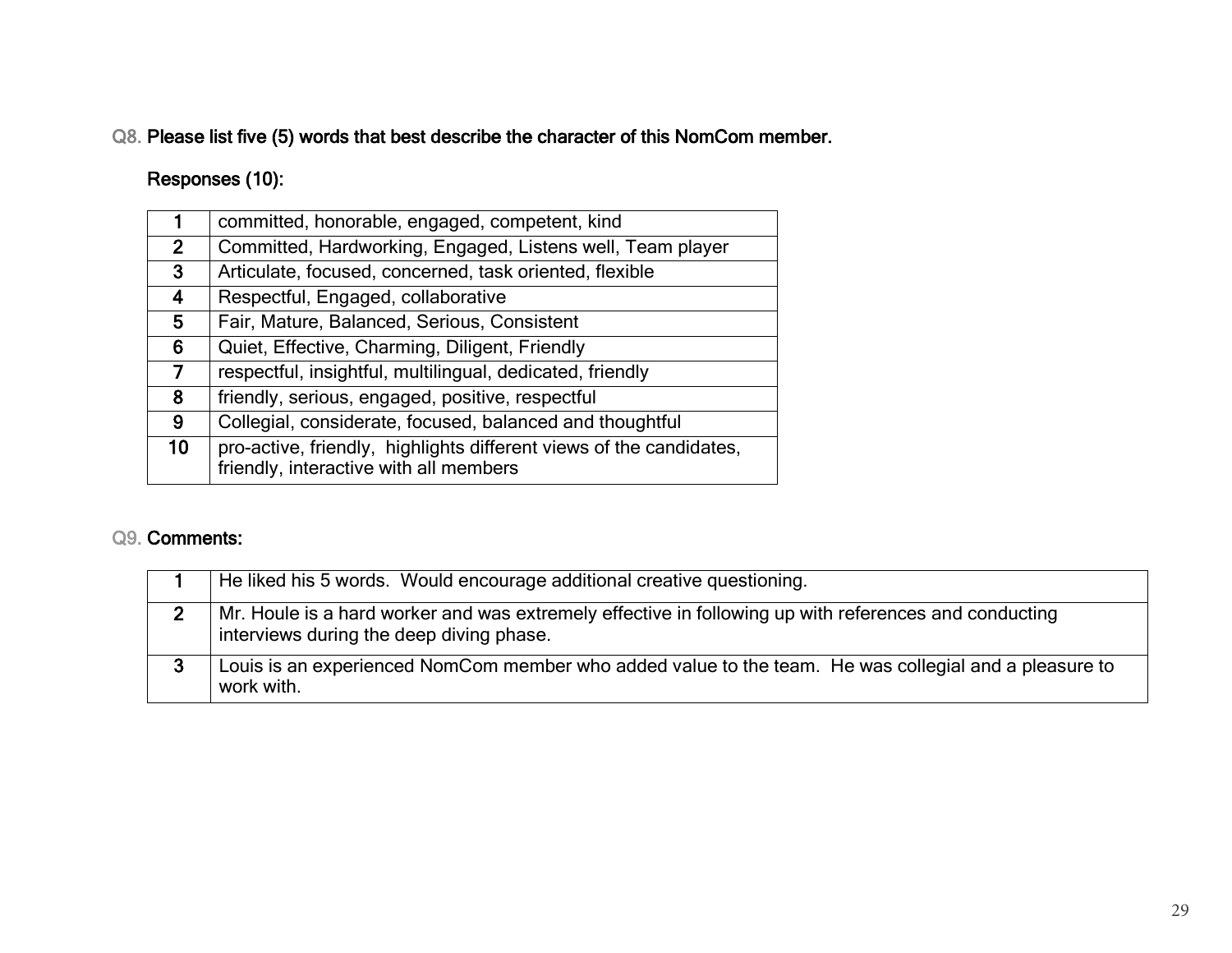#### 2015 NomCom Member - Hans Petter Holen 360 Review Overall Rating: 4.50

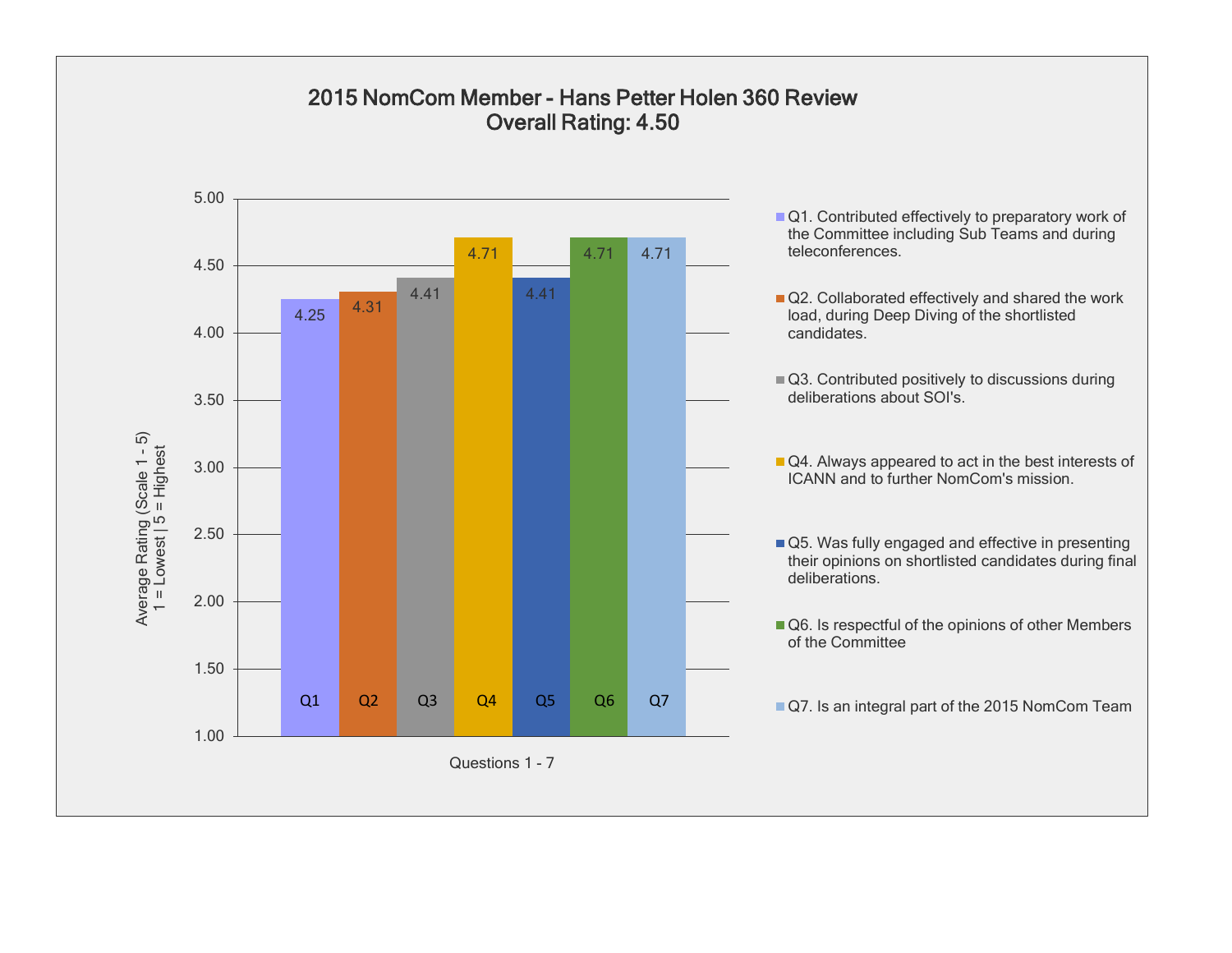# Responses (10):

|                 | Friendly, analytic, insightful, keen, playful                                                 |
|-----------------|-----------------------------------------------------------------------------------------------|
| $\overline{2}$  | integrity, thoughtful, respectful, smart, team-player                                         |
| 3               | Quiet, Thoughtful, Insightful, Respectful, Introvert                                          |
| 4               | Contributory, thoughtful, engaging, outcome oriented, effective                               |
| $5\overline{)}$ | Open, Engaged, Straightforward, Serious, Respectful                                           |
| 6               | Friendly, Witty, Careful, Clever, Analytical                                                  |
| $\overline{7}$  | technical, professional, diplomatic, strategic, engaged                                       |
| 8               | Engaged, serious                                                                              |
| 9               | smart, technical, calm, assured, committed                                                    |
| 10              | Active, highlights different views of the candidates, friendly, interactive with all members. |
|                 |                                                                                               |

| He brought some strong points and new lights on some of the evaluated candidates                                              |
|-------------------------------------------------------------------------------------------------------------------------------|
| As Hans Petter warmed up, his contributions to the group became more effective and persuasive.                                |
| Mr. Petter Holen is a critical thinker who is able to express disagreement in a non-confrontational and<br>persuasive manner. |
| Hans Petter is highly experienced, data driven and was an excellent contributor to this year's NomCom                         |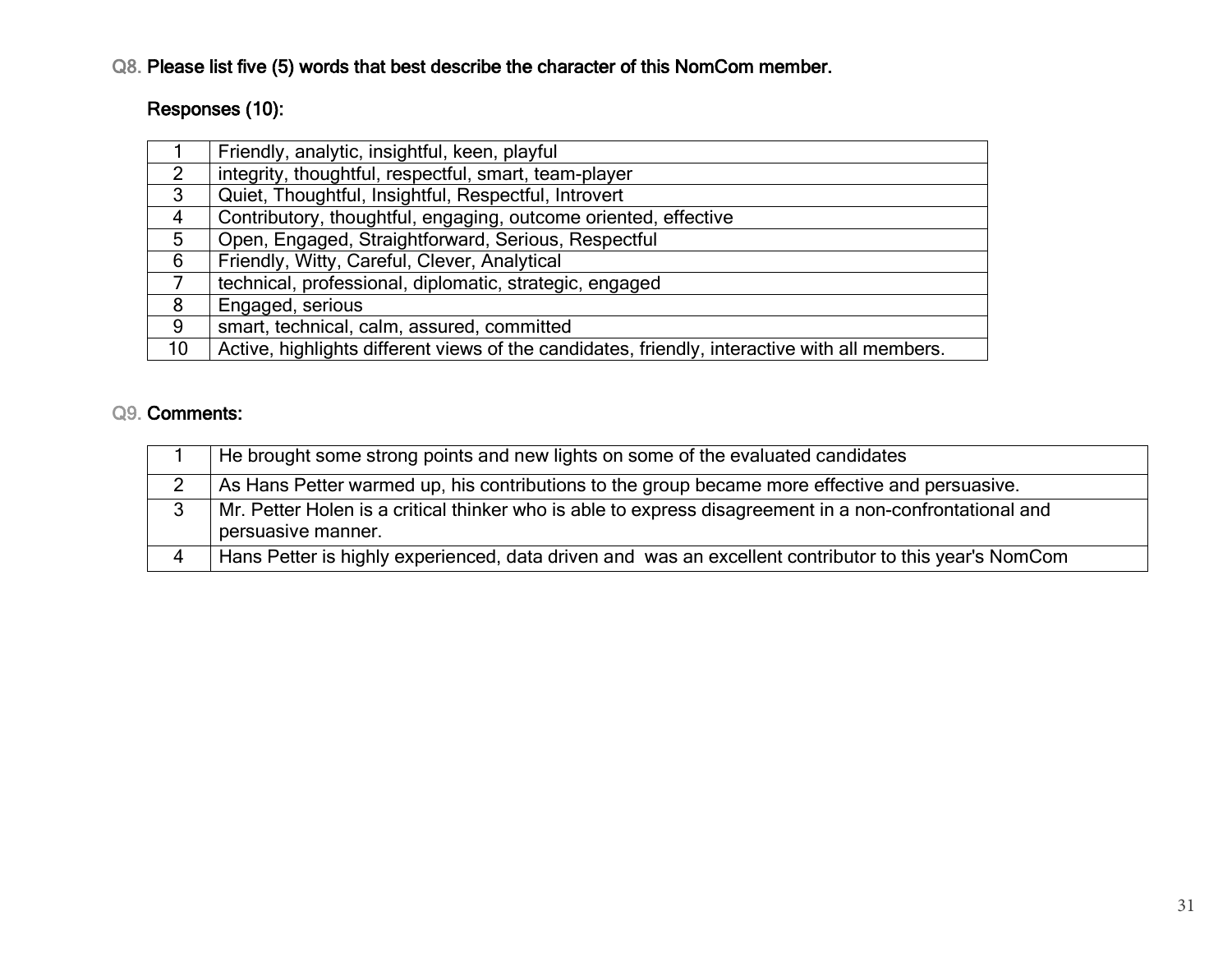#### 2015 NomCom Member - Robert Guerra 360 Review Overall Rating: 4.51

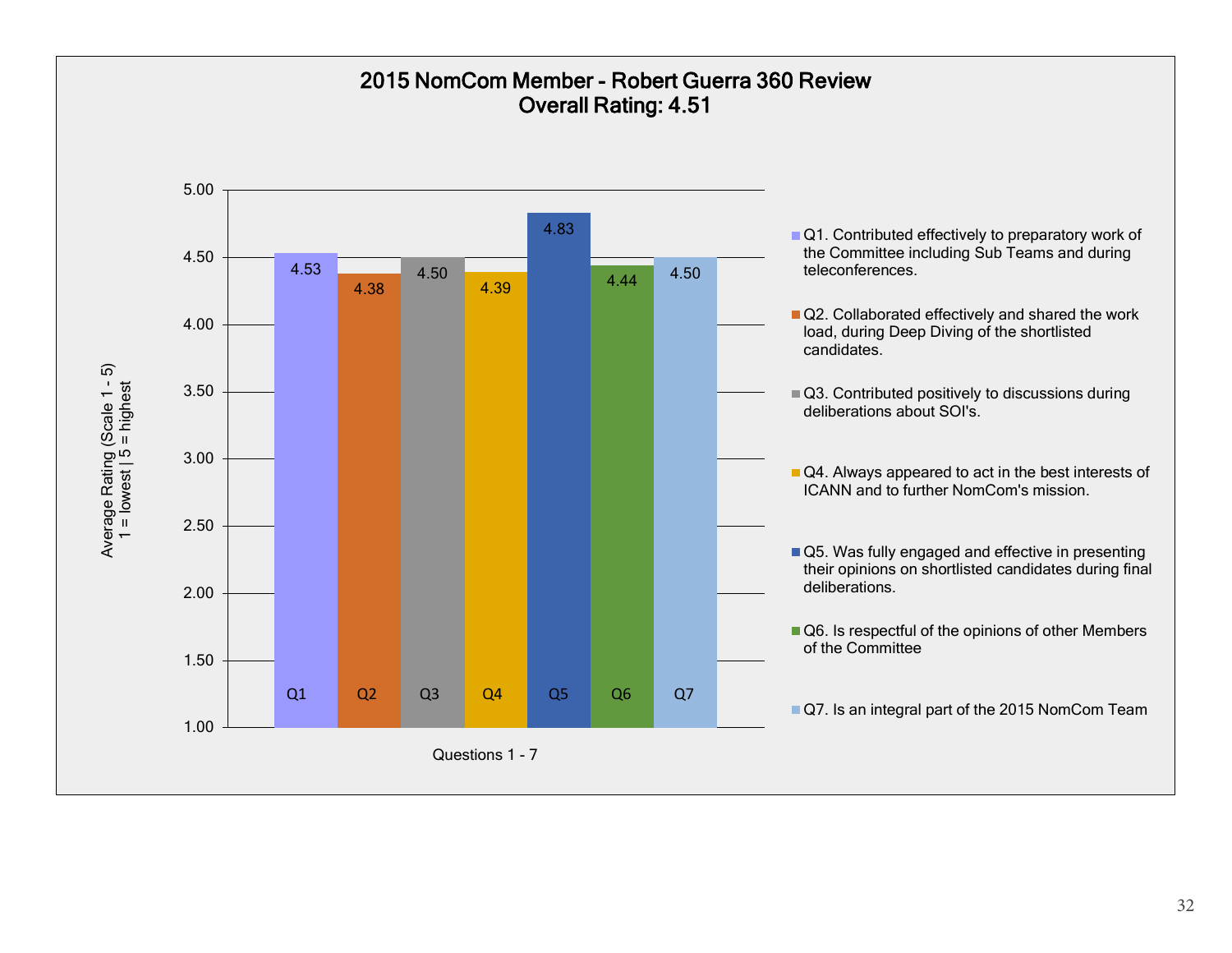# Responses (12):

|    | persistent, rigorous, diplomatic, friendly, insightful          |
|----|-----------------------------------------------------------------|
| 2  | thoughtful, respectful, gracious, committed, team-player        |
| 3  | Energetic, Opinionated, Personable, Controlling, Driven         |
| 4  | Intense, caring, focused, social, earnest                       |
| 5  | open, Partial, engaged, leader                                  |
| 6  | Proactive, Consistent, Clear, Rational, Balanced                |
|    | engaged, outgoing,                                              |
| 8  | Knowledgeable, Humble, Intelligent, Diligent, Engaged           |
| 9  | passionate, diplomatic, strategic, friendly, respectful         |
| 10 | Engaged, honest, dynamic, friendly, organized                   |
| 11 | Thoughtful, thorough, hard-working, an advocate and data driven |
| 12 | pro-active, friendly, good listener                             |
|    |                                                                 |

| Very useful analysis of the strength and skills of the candidates. He's a leader.                                                                                                                                                                                                                                                                                                                                             |
|-------------------------------------------------------------------------------------------------------------------------------------------------------------------------------------------------------------------------------------------------------------------------------------------------------------------------------------------------------------------------------------------------------------------------------|
| Has been a very valuable contributor over the past two cycles.                                                                                                                                                                                                                                                                                                                                                                |
| A very active member who brought energy and a strong agenda to the committee. Given the position is a 'non-<br>voting' one, felt that he was strongly trying to influence and manipulate the voting members in a way that<br>sometimes may have exceeded reasonable boundaries. These strengths were helpful as a NomCom member -<br>- and the same characteristics would be very counterproductive in a leadership position. |
| Mr. Guerra's participation in the NomComm was truly indispensable and outstanding. He does his homework<br>on the candidates, always has something substantial to contribute, and has a virtually encyclopedic knowledge<br>of ICANN's history, mission, and the performance of persons within the ICANN world. That he manages to do<br>so with great tact and humility is, to me, amazing.                                  |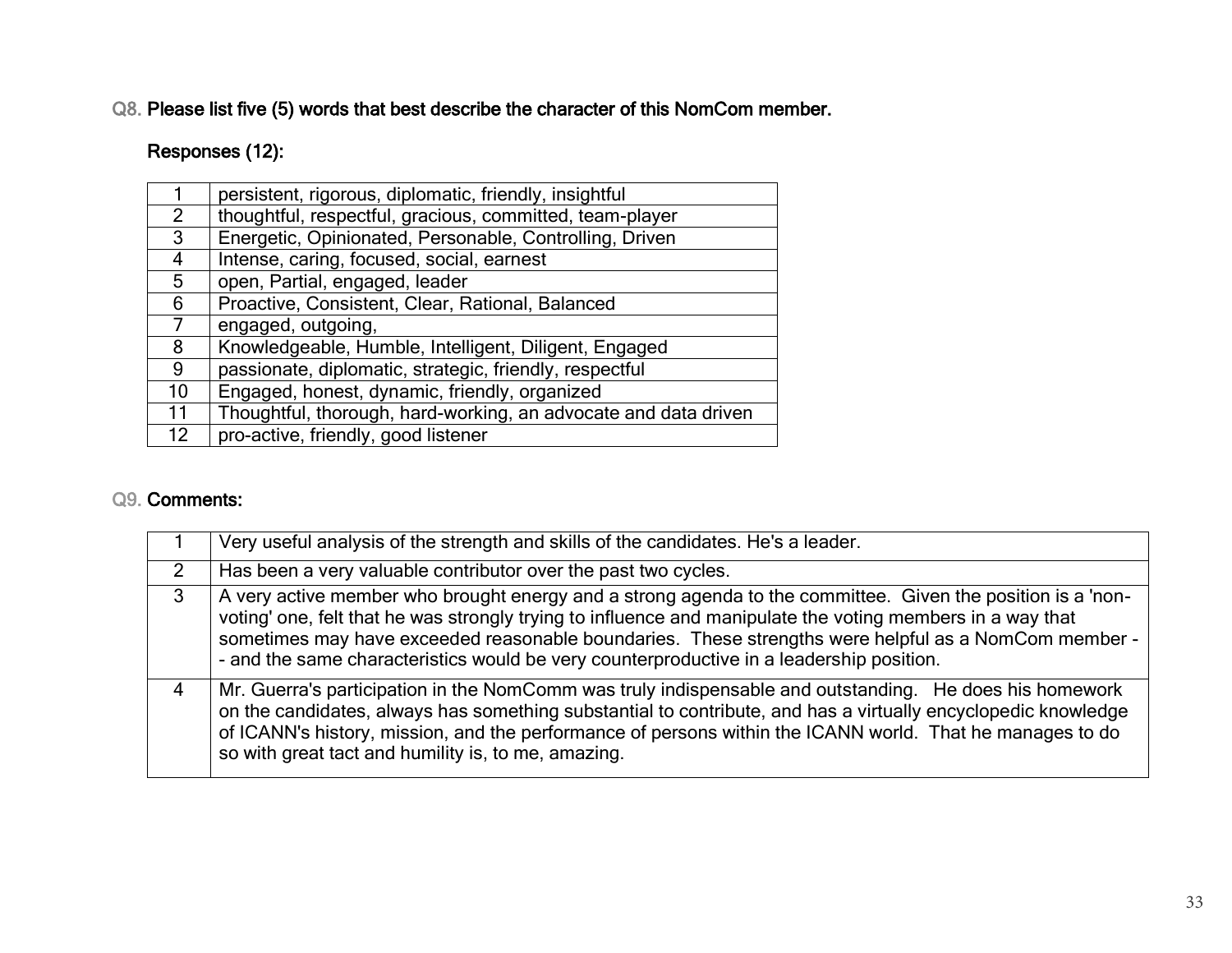

#### 34